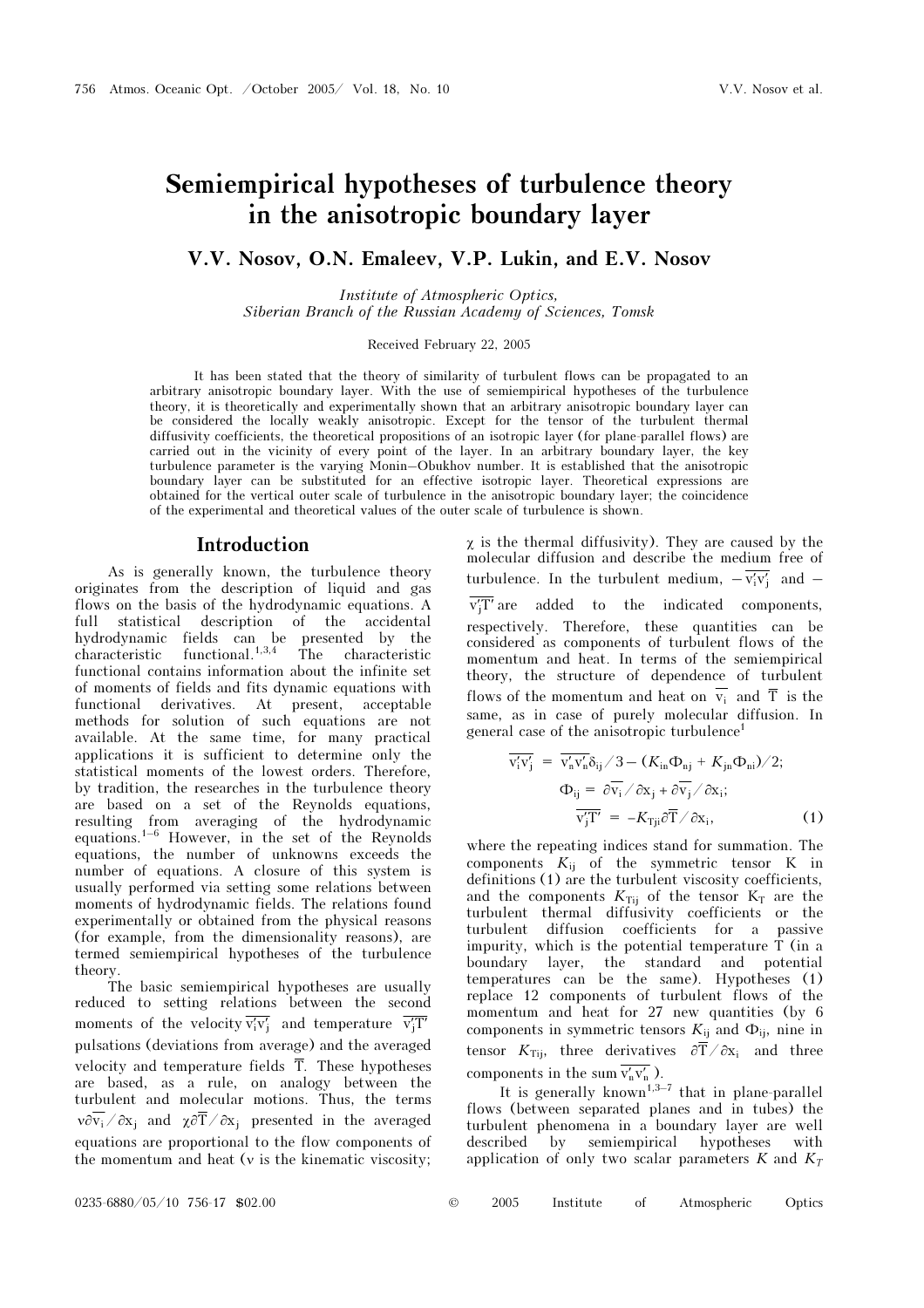(the turbulent viscosity coefficient and the turbulent thermal diffusivity, respectively). The turbulence in an atmospheric boundary layer can be considered a particular case of the plane-parallel flow when considering flows above extended ground areas with a smooth, homogeneous (identical by structure), and equally heated surface. As equations (1) show, the K and  $K_T$  tensors are isotropic  $(K_{ij} = K\delta_{ij}, K_{Tij} = K_T\delta_{ij})$ for plane-parallel flows. In this connection, a boundary layer with the isotropic tensors  $K$  and  $K_T$ will be called for brevity the isotropic boundary layer. If at least one of K and  $K_T$  is anisotropic, the boundary layer is called anisotropic.

In practice, however, these definitions must be more comprehensive. Thus, the isotropic boundary layer turns out to be a more general notion, than the boundary layer in plane-parallel flows. Unlike the plane-parallel flows, in an isotropic layer in a general case the conditions can be realized, under which the horizontal derivatives and a vertical component of mean velocity are not zero. It is naturally to call such a layer weakly isotropic, attributing the notion of isotropic (or strongly isotropic) boundary layer only to plane-parallel flows. The similar division can be conducted also for the anisotropic boundary layer. Thus, if one of the tensors  $K$  or  $K_T$  is anisotropic, then the boundary layer can be called weakly anisotropic. If the both tensors are anisotropic, then the layer is called strongly anisotropic.

The notion of the isotropic boundary layer (for plane-parallel flows) is not connected with the isotropy of the hydrodynamic fields themselves. There is a preferential direction (the distance from the boundary plane) in the isotropic layer, therefore, the fields will not be isotropic.

Components of tensors  $K$  and  $K_T$  can be presented as products of the root-mean-square values of velocity pulsations on the tensor components of the turbulence scales  $l_{ij}$ ,  $l_{Tij}$  (scales are the mean distances, to which turbulent formations are capable

to move keeping their individuality)  
\n
$$
K_{ij} = \overline{v'_n v'_n}^{1/2} l_{ij}, K_{Tij} = \overline{v'_n v'_n}^{1/2} l_{Tij}.
$$

For isotropic tensors K and  $K_T$ , the scale ellipsoids  $l_{ij}$  and  $l_{Tij}$  are transformed into a sphere. Generally, tensors  $l_{ij}$  and  $l_{Tij}$  do not coincide. The variability of temperature scales  $l_{\text{Tij}}$  is commonly higher, than of velocity scales  $l_{ij}$ . This is evident in case of free convection, when wind and friction are absent. Then turbulence receives the energy not from the averaged motion energy, but from the temperature instability energy and has a character of vertical thermal flows. Therefore, in the first approximation, tensor K in Eq. (1) can be considered isotropic  $(\overline{v'_i v'_i})$  remains anisotropic in any case).  $Then<sup>1,6</sup>$ 

$$
\overline{v'_{i}v'_{j}} = \overline{v'_{i}v'_{n}} \delta_{ij}/3 - K(\partial \overline{v_{i}}/\partial x_{j} + \partial \overline{v_{j}}/\partial x_{i}),
$$
  
\n
$$
\overline{v'_{j}T'} = -K_{Tji}\partial \overline{T}/\partial x_{i}
$$
 (2)

and the number of unknowns decreases to 22.

Semiempirical hypotheses are actively used in studies of the turbulent diffusion of passive impurities, including the temperature diffusion. The hypotheses (2) are usually taken as fundamental. Expressions accepted at present for  $K$ ,  $K<sub>Tii</sub>$  resulted from generalization of the experimental data obtained above approximately even surface (not in mountain regions), and take into account the effect of thermal stratification. For mean wind velocity<sup>1</sup> directed along the axis  $x_1$ 

$$
K_{\text{Tij}} = \beta_{\text{ij}} K_T, K_T / K = \alpha, \alpha = Pr^{-1}, \qquad (3)
$$
\n
$$
\beta_{33} = 1, \beta_{11} = 8.04, \beta_{22} = 4.21, \beta_{13} = -3.51, \beta_{31} = -0.49, \beta_{12} = \beta_{21} = \beta_{23} = \beta_{32} = 0, \qquad K = K(z) = \alpha V_* z / \varphi(\zeta), \zeta = z / L, \qquad K_T = K_T(z) = \alpha(z) K(z)
$$

(the error in determination of  $\beta_{ii}$  does not exceed<sup>1</sup> 30%). Here  $x=0.4$  is the Karman constant; z is the height above the underlying surface  $(x_1 = x, x_2 = y,$  $x_3 = z$ );  $\varphi(\zeta)$  is the universal similarity function specifying the stratification type (Fig. 1).



Fig. 1. Universal similarity function  $\varphi(\zeta)$ , constructed via joining empirical values (the plot at the top left, the data by A.S. Gurvich (Ref. 7)) with the known asymptotics<sup>1</sup>:  $\varphi(\zeta) = 0.4 \, (-\zeta)^{-1/3}, \, \zeta < 0, \, |\zeta| < \zeta_0; \, \varphi(\zeta) = 7.0 \, \zeta, \, \zeta \gg \zeta_0;$  $\zeta_0 = 0.05$  (the error in measurement of 0.4 coefficient is about 20%, 7.0 coefficient – about  $40\%$ ).

The similarity function depends on the stratification parameter  $\zeta = z/L$ , in which the scaling length  $L$  is termed the Monin–Obukhov scale (or the sublayer thickness of the dynamic turbulence). The length L has a fundamental significance in theory of thermally stratified atmosphere. It was coined by A.S. Monin and A.M. Obukhov (Ref. 2) from dimensionality reasons as

$$
L = V_{*}^{2} / (\alpha x^{2} \beta T_{*}), \beta = g / \overline{T};
$$
  

$$
V_{*}^{2} = - \overline{v_{1}'v_{3}}; \alpha x V_{*} T_{*} = - \overline{v_{3}'T'} , \qquad (4)
$$

where g is the acceleration of gravity;  $\overline{T}$  is the mean value of absolute temperature; V∗ is the friction velocity (the turbulent velocity scale); T∗ is the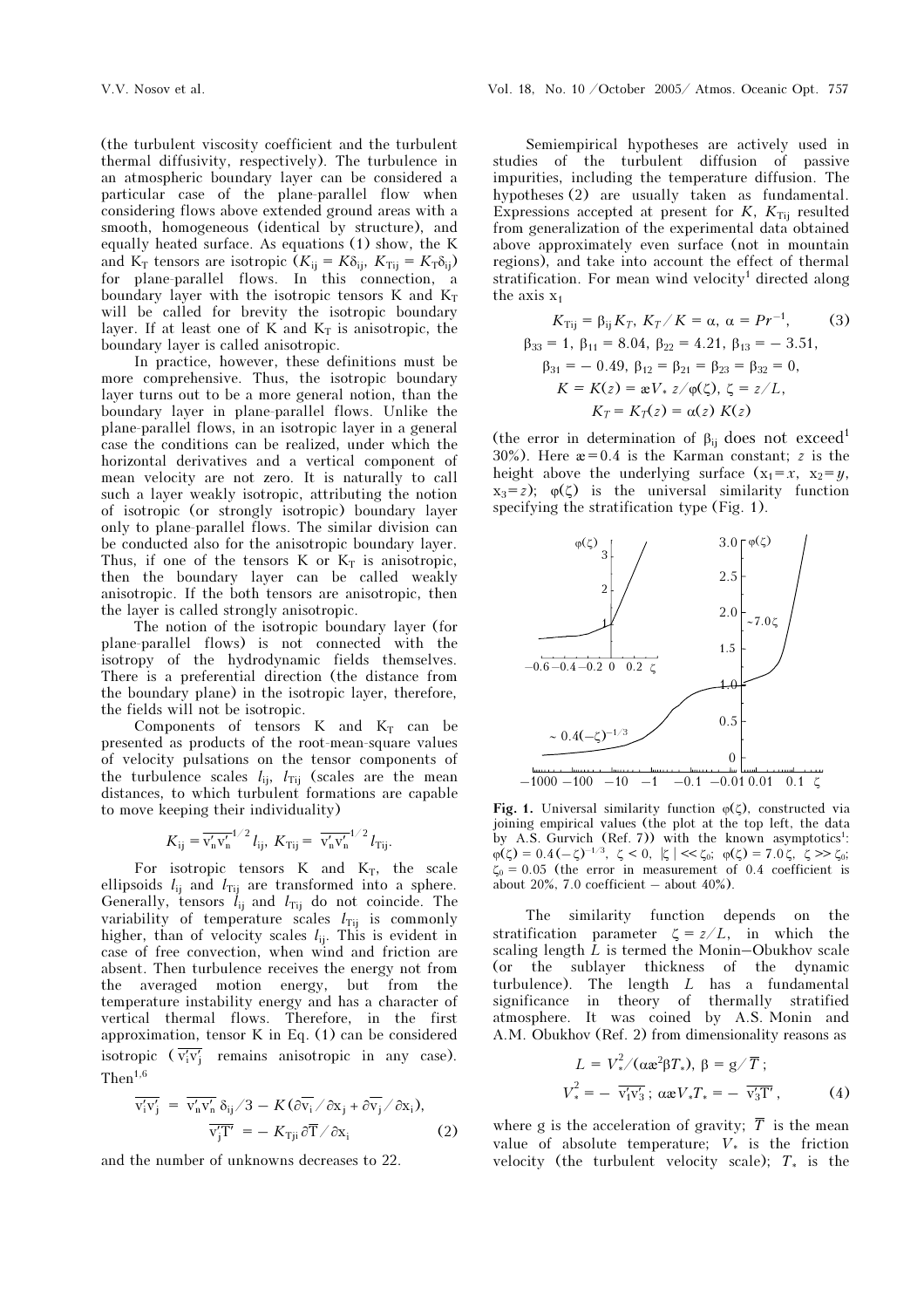turbulent scale of the temperature field. For indifferent stratification parameter ζ coincides with the dynamic Richardson number Rf  $(Rf = \zeta/\varphi(\zeta))$ ,  $Ri = Rf/\alpha$ . Therefore, by analogy with the Richardson number, ζ is often termed the Monin– Obukhov number. Experimental data for the  $\alpha(\zeta) = K_T/K$  show that at indifferent ( $|\zeta| \leq 0.05$ ) and unstable ( $\zeta < -0.05$ ) stratification the  $\alpha(\zeta)$  is close to constant,  $\alpha \approx 1.17$ ,  $Pr \approx 0.85$  (Pr is the turbulent Prandtle number).<sup>1</sup> However, at a stable stratification ( $\zeta > +0.05$ ) it can appreciably decrease (at a strong stability).

 In expressions (3) and (4) the turbulent viscosity coefficient  $K(z)$  corresponds to the isotropic boundary layer, in which  $V_*, T_*,$  and  $\overline{T}$  are considered constant throughout the layer. Therefore, the Monin–Obukhov scale L and the Monin– Obukhov number ζ (at a set height z) are numerical parameters of the turbulent flow above the entire temperature-stratified region of the ground surface under observation. As relations (3) show, the  $K_T$ tensor is anisotropic, i.e., the boundary layer  $(2)–(4)$ is also anisotropic. Since the anisotropy of a boundary layer of the turbulent diffusion  $(2)$ – $(4)$  is caused only by the  $K_{\text{Ti}}$  temperature tensor anisotropy, and other characteristics correspond to isotropic layer, the boundary layer  $(2)$ – $(4)$  is weakly anisotropic.

Relations  $(2)$ – $(4)$  are fundamental in the similarity theory of turbulent atmospheric flows, commonly called the Monin–Obukhov similarity theory.

The turbulent motions in mountain regions are of a special interest. Here, the constancy of the Monin–Obukhov scale is not expected above the entire territory. There are stable vortex formations above the mountain relief. The air flow disturbances from such rotary formations are observed up to high altitudes (from a mountain height, for example, of 1 km up to 7–9 km (Ref. 8)). At the same time, in atmospheric-optics researches, in particular, in researches of the turbulence influence on the optical image quality, it is often necessary to deal with the anisotropic boundary layer in mountains (the surface receiving telescopes are usually located at mountain peaks in order to decrease the turbulent distortions). However, the turbulence models developed for the isotropic boundary layer, are not applicable in mountains. Estimation of the anisotropic layer model (2)–(4) applicability to mountains has not been carried out. Therefore, the experimental testing of semiempirical hypotheses (1) or (2) directly for mountain conditions is of interest. Earlier, such testing was not carried out in a necessary volume, because it was connected with the necessity of simultaneous recording of experimental data for a large number of parameters in each point of a chosen mountain region.

In this work, it is theoretically and experimentally shown with the use of semiempirical hypotheses of the turbulence theory that an arbitrary anisotropic boundary layer can be considered a locally weakly anisotropic. Except for the tensor of the turbulent thermal diffusivity coefficients, the principles of the isotropic layer theory (for planeparallel flows) are true in the vicinity of every point of the layer. In an arbitrary boundary layer, the key turbulence parameter is the varying Monin–Obukhov number. It is established, that the anisotropic boundary layer can be substituted for an effective isotropic layer. Theoretical expressions are obtained for the vertical outer scale of turbulence in the anisotropic boundary layer; the coincidence of the experimental and theoretical values of the outer scale is shown.

## 1. Theoretical representations for dissipation rates of the kinetic energy  $\epsilon$  and temperature N in the anisotropic boundary layer

The average values of dissipation rates for the kinetic energy ε and temperature fluctuations  $N$  are important physical characteristics of the turbulent motion in a medium. They determine the intensity of velocity and temperature fluctuations. According to the Kolmogorov–Obukhov law, the structural functions of the longitudinal velocity  $D_r(r)$  and temperature  $D_T(r)$  fluctuations in the inertial interval of r scales are expressed through  $\varepsilon$  and  $N$ :

$$
D_{rr}(r) = C_V^2 r^{2/3} (C_V^2 = C \varepsilon^{2/3}),
$$
  
\n
$$
D_T(r) = C_T^2 r^{2/3} (C_T^2 = C_0 \varepsilon^{-1/3} N),
$$
\n(5)

where  $C$  and  $C_{\theta}$  are the Kolmogorov and Obukhov constants, respectively, their numerical values with  $10\%$  error are equal<sup>1</sup> to 1.9 and 3.0, respectively. 10% error are equal<sup>1</sup> to 1.9 and 3.0, respectively.<br>Parameters  $C_V^2$  [(m/s)<sup>2</sup> ⋅ cm<sup>-2/3</sup>] and  $C_T^2$  [deg<sup>2</sup>⋅cm<sup>-2/3</sup>] are structural characteristics of fluctuations of the longitudinal velocity and temperature. Values of ε and N are expressed<sup>1,3</sup> through the statistical moments  $\frac{\overline{V}_i V_i}{\overline{V}_i T}$ . and  $N$  are expres<br>moments  $\overline{v'_i v'_j}$ ,  $\overline{v'_j T'}$ :

$$
\varepsilon = -\overline{v'_i v'_j} \frac{\partial v_i}{\partial v_i} / \frac{\partial x_j}{\partial x_j} + \overline{v'_3} \overline{T'}(g/\overline{T}),
$$
  

$$
N = -\overline{v'_j} \overline{T'} \frac{\partial \overline{T}}{\partial x_j}.
$$
 (6)

In order to present  $\varepsilon$  and  $N$  as functions of derivatives of the mean hydrodynamic fields, it is necessary to substitute in Eq. (6) the indicated statistical moments for their semiempirical representations from Eqs. (1) or (2).

However, for an arbitrary anisotropic boundary layer, which is of the greatest interest, the applicability of both hypotheses (1) and (2) is limited. The hypothesis (1), in which  $K_{ij}$  and  $K_{\text{Ti}}$  are to be considered different and not isotropic, is applicable to description of an arbitrary layer, but it is characterized by uncertainty of  $K_{ij}$  and  $K_{\text{Tij}}$ elements. Therefore, the expressions resulted from Eq. (6) can be a basis for the experimental studying of  $K_{ij}$  and  $K_{Tij}$  through measuring other quantities in these expressions. The hypothesis (2) is more detailed, but its application assumes a constancy of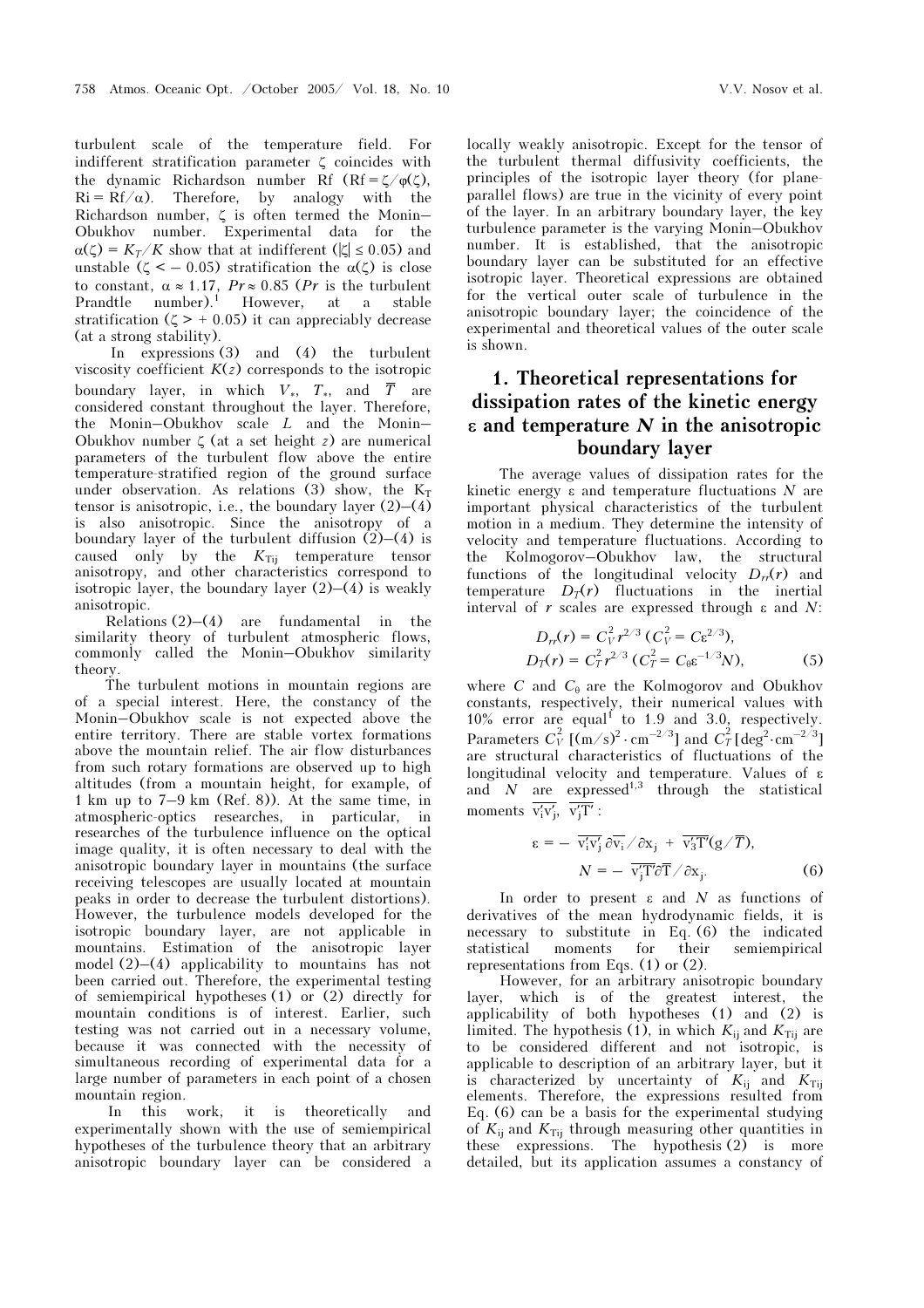the turbulent characteristics  $(V_*, T_*, L)$  throughout the layer and the presence of approximately even underlying surface.

At the same time, in any boundary layer the<br>rlying surface can be considered the underlying surface can be considered the approximately even in quite small vicinity of every point (locally). Hence, it is possible to assume that in an arbitrary anisotropic boundary layer (including also a layer above the mountain relief) in some small vicinity of every observation point, the applicability conditions for the weakly anisotropic boundary layer of turbulent diffusion  $(2)$ – $(4)$  (approximately even surface) are locally realized. Then, according to Eqs.  $(2)$ – $(4)$ , in the vicinity of every observation point in the layer, the variations of turbulent characteristics will be mainly caused, like in an isotropic layer, by variation of three independent parameters  $V_*, T_*, \overline{T}$ .

Using Eqs. (3) and (4), the indicated parameters can be converted into other three independent parameters  $\zeta$ ,  $V_*$ ,  $T_*$  (with inclusion in their composition of the Monin–Obukhov number). The Monin–Obukhov number as a stratification parameter, takes into account the structure variations of the external energy influx then going into the turbulence energy, and, hence, is a convenient characteristic. The independent quantities  $\zeta$ ,  $V_*$ , and T⋅ are the functions of the radius-vector  $\boldsymbol{r}$  of the observation point. If to choose in a boundary layer a set of observation points in such a way that when going from one point to another (along a certain trajectory with the arc length  $s(r)$ ) the number  $\zeta(r)$ changes monotonically, then after the change of independent variables  $s(r) \rightarrow \zeta(r)$  it is possible to consider the dependences  $V_*(\zeta(r))$ ,  $T_*(\zeta(r))$ . Note that if the mean temperature varies weakly in the boundary layer, then there are two independent parameters  $V_*$  and  $T_*$  instead of three ones, which, in turn, can be substituted for ζ and  $V_*$  (or for ζ and  $T_*$ ). Then, along the trajectory, where  $\zeta(r)$  is monotonic,  $V_*(\zeta(r))$  [in this case  $T_*(\zeta(r))$  depends on  $V_*(\zeta(r))$ ], or  $T_*(\zeta(r))$  [in this case  $V_*(\zeta(r))$  depends on  $T_*(\zeta(r))$  can be considered. Thus, if two functions  $V_*(\zeta)$  and  $T_*(\zeta)$  are known along the pointed trajectory (one of them is sufficient at  $\overline{T} \approx$  const). then the Monin–Obukhov number ζ becomes the only<br>universal parameter determining turbulence universal parameter determining turbulence characteristics in a weakly anisotropic layer.

 It follows from our measurements obtained in a mountain boundary layer (see below, Section 2, item 2.6) that the supposition of the local weak anisotropy of an arbitrary layer is true at a good accuracy. An arbitrary boundary layer, hence, can be considered as the locally weakly anisotropic. In an arbitrary anisotropic boundary layer all statistical characteristics of turbulence become functions of the Monin–Obukhov number, and some its value corresponds to every point in the layer.

 According to the accepted assumption of the local weak anisotropy a semiempirical hypothesis (2) must be used in expression  $(6)$ , and instead of  $K$  and  $K<sub>T</sub>$  we use their representations from Eqs. (3) corresponding to the isotropic boundary layer  $(K = \frac{\alpha V}{2} / \frac{\alpha(\zeta)}{K}$ ,  $K_T = \alpha K$ ). Then it follows from Eqs. (2) (further, the bar above mean values of

hydrodynamic fields is omitted):  
\n
$$
V_*^2 = - \overline{v_1'v_3'} = KD^V, D^V = \partial v_1 / \partial x_3 + \partial v_3 / \partial x_1, (7)
$$
\n
$$
\alpha x V_* T_* = - \overline{v_3' T'} = K_T D^T,
$$
\n
$$
D^T = \beta_{31} \partial T / \partial x_1 + \beta_{32} \partial T / \partial x_2 + \beta_{33} \partial T / \partial x_3.
$$

The immediate experimental testing of relations (7) in the mountain anisotropic boundary layer (see below, Figs. 19 and 20) has shown, that the left part of these relations satisfactorily coincides with the right part.

Substituting into Eq. (6) the semiempirical expressions (2), taking into account Eqs. (7) and the incompressibility condition, we obtain

$$
\varepsilon = V_{*}^{3} \mathbf{z}^{-1} z^{-1} [\varphi(\zeta) + \varphi_{V}(\zeta) - \zeta], \qquad (8)
$$
  

$$
\varphi_{V}(\zeta) = \mathbf{z}^{2} z^{2} V_{*}^{-2} \varphi(\zeta)^{-1} [\Phi_{12}^{2} + \Phi_{23}^{2} + (1/2) \sum_{i} \Phi_{ii}^{2}],
$$
  

$$
\Phi_{ij} = \partial v_{i} / \partial x_{j} + \partial v_{j} / \partial x_{i}, \qquad (8a)
$$

$$
N = \alpha x V_* T_*^2 z^{-1} [\varphi(\zeta) + \varphi_T(\zeta)], \tag{9}
$$

$$
\varphi_{T}(\zeta) = T_{*}^{-1} z [(\beta_{13} - \beta_{31})(\partial T / \partial x_{1}) ++ (\beta_{23} - \beta_{32})(\partial T / \partial x_{2})] + T_{*}^{-2} z^{2} \varphi(\zeta)^{-1} [\eta_{1}(\partial T / \partial x_{1})^{2} ++ \eta_{2}(\partial T / \partial x_{2})^{2} + \eta_{12}(\partial T / \partial x_{1})(\partial T / \partial x_{2})], \quad (9a)\eta_{1} = \beta_{11} - \beta_{13}\beta_{31}, \eta_{2} = \beta_{22} - \beta_{23}\beta_{32},
$$

$$
\eta_{12} = \beta_{12} + \beta_{21} - \beta_{23}\beta_{31} - \beta_{13}\beta_{32}, \ \beta_{33} = 1.
$$

Comparing Eqs. (8) and (9) for  $\varepsilon$  and N, obtained for the anisotropic boundary layer, with expressions for ε and  $N$  in an isotropic layer,  $^{1,3}$  it is easily to see, that anisotropic ε and  $N$  differ from isotropic ones only by the presence of functions  $φ_V(\zeta)$  (for ε) and  $φ_T(\zeta)$  (for N). These functions are added to the similarity function  $\varphi(\zeta)$ . Since  $\varphi_V(\zeta)$  and  $\varphi_T(\zeta)$  are the characteristics of an anisotropic layer, they can be called the functions of anisotropy. According to Eq. (8),  $\varphi_V(\zeta)$  characterizes the rate of energy dissipation, therefore, it can be termed the anisotropy power function. Function  $\varphi_T(\zeta)$  in Eq. (9) characterizes the dissipation rate of temperature fluctuations; therefore, it can be termed the anisotropy temperature function.

In expressions (8) and (9) it is still necessary to pass to the coordinate system, in which the axis  $\alpha x_1 = \alpha x$  is directed along the mean velocity of a horizontal wind. In such a system, the transversal horizontal component of the mean velocity is absent  $(v_2 = 0$  along the axis  $ox_2 = 0y$  and the mean velocity vector **v** has components  $\mathbf{v} = (v_1, 0, v_3) =$  $=(u, 0, w)$ . This fact usually allows one to think, that in a certain local vicinity of every point the transversal derivatives (along  $\alpha x_2$ ) are small in comparison with longitudinal (along  $\alpha x_1$ ) and vertical (along  $ox_3 = oz$ ) derivatives. Such assumptions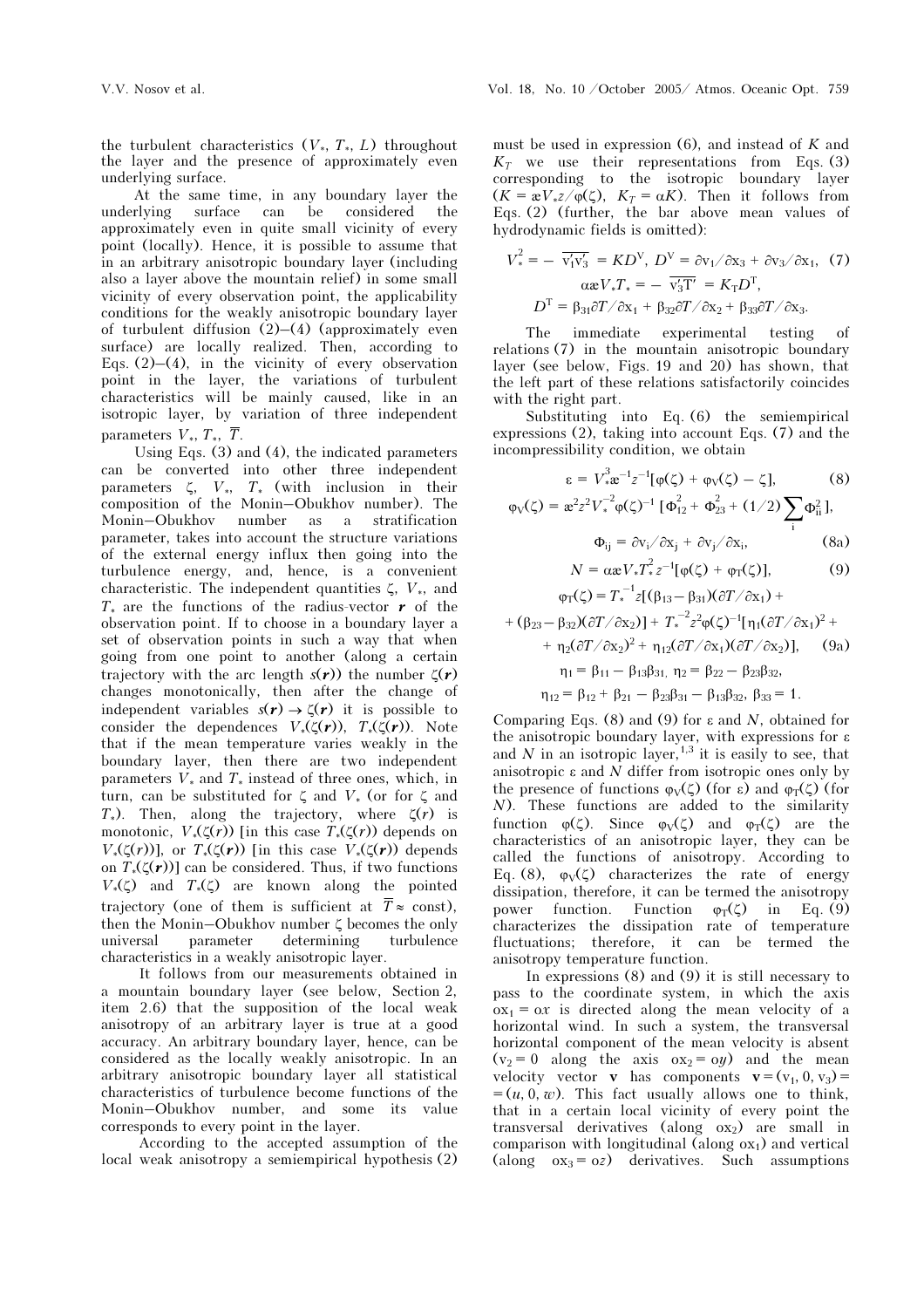correspond to the frequently accepted conditions of the tensor  $\Phi_{ij}$  symmetry in the semiempirical hypothesis (1):  $\Phi_{21} = \Phi_{12} = \Phi_{32} = \Phi_{23} = 0$ . Hence,  $\varphi_V(\zeta)$  in Eq. (8a) can be rewritten as

$$
\varphi_V(\zeta) = 2\alpha^2 z^2 V_*^{-2} \varphi(\zeta)^{-1} [(\partial v_1 / \partial x_1)^2 + (\partial v_3 / \partial x_3)^2].
$$
 (8b)

If to take into account the incompressibility condition  $\partial v_n / \partial x_n = 0$ , then from Eq. (8b) we obtain

 $\varphi_V(\zeta) = 4\alpha^2 z^2 V_*^{-2} \varphi(\zeta)^{-1} (\partial v_1 / \partial x_1)$  $(8c)$ or  $\varphi_V(\zeta) = 4\omega^2 z^2 V_*^{-2} \varphi(\zeta)^{-1} (\partial v_3 / \partial x_3)^2$ .

These expressions must be true simultaneously. At

the same time, according to Eq. (2)  
\n
$$
2K(\partial v_1/\partial x_1) = \tau_1, \ \tau_1 = \overline{v'_n v'_n}/3 - \overline{v'_1 v'_1};
$$
\n
$$
2K(\partial v_3/\partial x_3) = \tau_3, \ \tau_3 = \overline{v'_n v'_n}/3 - \overline{v'_3 v'_3}.
$$

Expressing the derivatives through  $\tau_1$ ,  $\tau_3$ , K and substituting them into Eq. (8c), we found

$$
\varphi_V(\zeta) = V_*^{-4} \varphi(\zeta) \tau_1^2, \, \varphi_V(\zeta) = V_*^{-4} \varphi(\zeta) \tau_3^2. \qquad (8d)
$$

The requirement of simultaneous fulfilling of equations (8d) corresponds to supposition on isotropy of  $K_{ii}$  in Eq. (2). A comparison of experimental and theoretical (calculated by Eq. (8b)) values of  $\varphi_V(\zeta)$ for an anisotropic boundary layer will be conducted further in Section 2, but a preliminary estimate of the error in the supposition can be made just now based on measurements of turbulent pulsations of velocity components.

Measuring results on the root-mean-square deviations of the turbulent fluctuations of the velocity components in the mountain anisotropic boundary layer in a wide range of the Monin–Obukhov number values (from stable to super unstable local temperature stratifications,  $-581 \le \zeta \le 0.3$ , see below, Section 2) are presented in Fig. 2.



$$
\begin{aligned} \n\text{(in [m / s J)}\\ \n& \nabla_1' v_1' > 0.60, \n& \nabla_2' v_2' > 0.47, \n& \nabla_3' v_3' > 0.20, \n\end{aligned}
$$

that corresponds to  $\langle \tau_1 \rangle = -0.17$ ,  $\langle \tau_3 \rangle = 0.22$ . Then deviations of  $\tau_1^2$  and  $\tau_3^2$  values (in both sides) in Eq. (8d) from their total mean do not exceed 25%. Hence, the inherent measurement error for  $\varphi_V(\zeta)$ , arising from the assumption of  $K_{ij}$  isotropy in Eq. (2), does not exceed 25% as well. The experience in measuring turbulence characteristics in atmosphere shows such error to be quite satisfactory.

Note that since measurements of derivatives with respect to hydrodynamic fields in atmosphere are usually accompanied by significant errors, the relation (8b), smoothing the measuring errors, is better suited to measurements of the anisotropy power function  $\varphi_V(\zeta)$ .

Expression (9a) for the anisotropy temperature function  $\varphi_T(\zeta)$  also can be simplified, using symmetry equalities of  $K_{Tij}$  in Eq. (3)  $(\beta_{12} = \beta_{21} = \beta_{23} = \beta_{32} = 0)$ :

$$
\varphi_T(\zeta) = (\beta_{13} - \beta_{31}) T_*^{-1} z (\partial T / \partial x_1) + T_*^{-2} z^2 \varphi(\zeta)^{-1} \times
$$
  
 
$$
\times [(\beta_{11} - \beta_{13} \beta_{31}) (\partial T / \partial x_1)^2 + \beta_{22} (\partial T / \partial x_2)^2].
$$
 (9b)

In the coordinate system with the axis  $\alpha x_1$  directed along the mean velocity of the horizontal wind, it follows from Eq. (9b)

$$
\varphi_T(\zeta) = (\beta_{13} - \beta_{31})T_*^{-1} z(\partial T/\partial x_1) +
$$
  
+ (\beta\_{11} - \beta\_{13}\beta\_{31})T\_\*^{-2} z^2 \varphi(\zeta)^{-1}(\partial T/\partial x\_1)^2. (9c)

Thus, as is seen from Eqs.  $(8c)$  and  $(9c)$ , the assumption of the local weak anisotropy of an arbitrary boundary layer reduces the calculation of  $\varphi_V(\zeta)$  and  $\varphi_T(\zeta)$  (as well as the dissipation rates  $\varepsilon$  and  $N$ ) to determination of the turbulence scales  $V_*$  and  $T_*$ , the Monin–Obukhov number  $\zeta$ , and two longitudinal derivatives  $\frac{\partial T}{\partial x_1}$ ,  $\frac{\partial v_1}{\partial x_1}$ . In the isotropic boundary layer, the longitudinal derivatives and v<sub>3</sub> are zero, hence,  $\varphi_V(\zeta) = \varphi_T(\zeta) = 0$ .

## 2. Experimental testing of semiempirical hypotheses in the anisotropic boundary layer

In Section 1 of this work, the assumption of local weak anisotropy of an arbitrary boundary layer has been made. Based on this assumption and using semiempirical hypotheses of the turbulence theory, theoretical expressions for fundamental turbulence characteristics (average dissipation rates ε and N) for the anisotropic boundary layer were obtained.

In the given Section, the results of experimental testing of the obtained expressions for dissipation rates ε and N, which, according to Eqs. (8) and (9), are reduced to results of the experimental testing of theoretical representations for the power and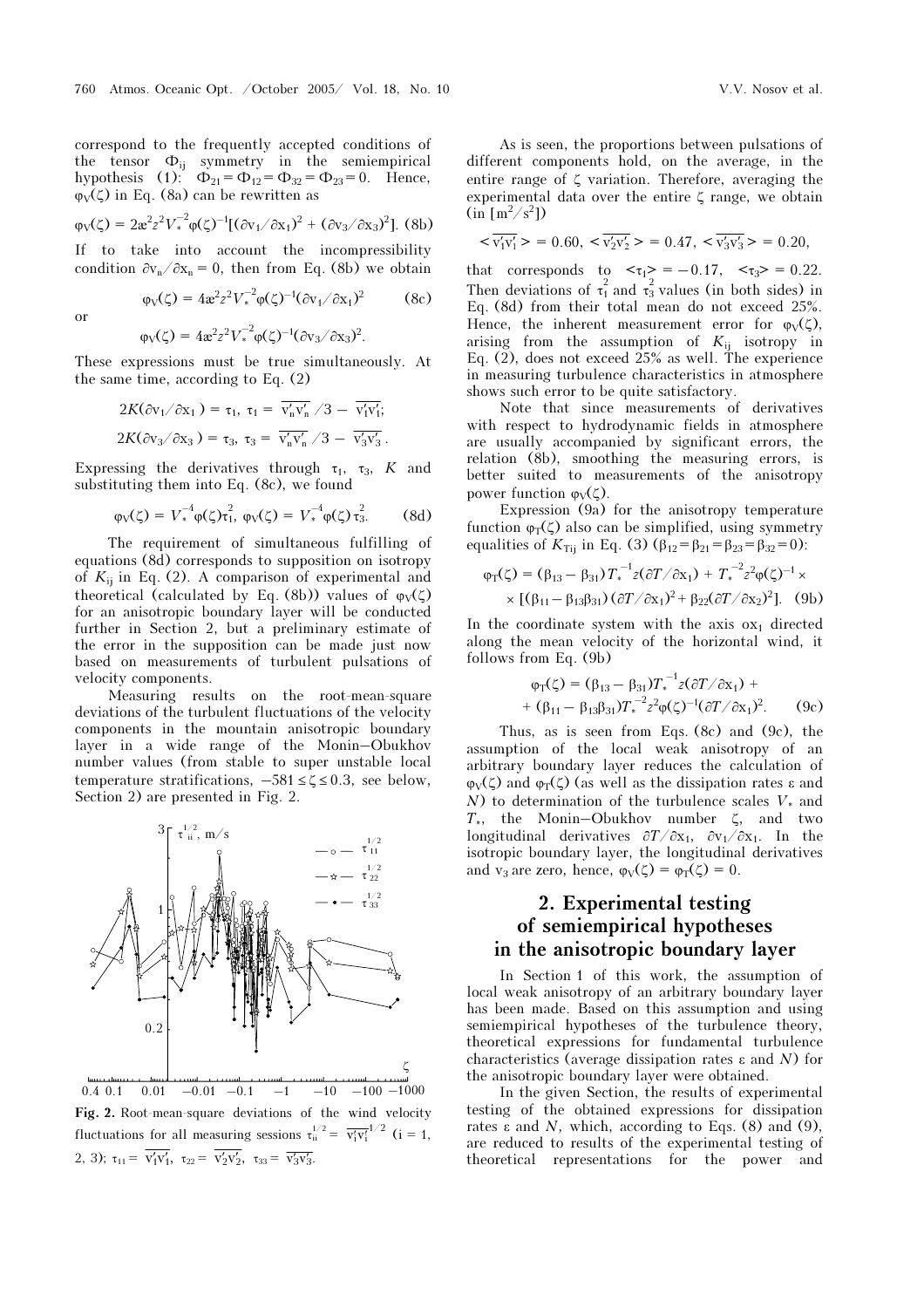temperature anisotropy functions  $\varphi_V(\zeta)$  and  $\varphi_T(\zeta)$  are described. It is shown, that a satisfactory agreement between theory and experiment takes place.

Turbulent characteristics were measured in the atmospheric boundary layer in mountains (the Baikal astrophysical observatory of the Institute of Solar-Terrestrial Physics of the Siberian Branch of the Russian Academy of Science, the settlement Listvyanka in Irkutsk Region, coast of Lake Baikal). The measurement region included flanks and a peak of the mountain on which the Big Solar Vacuum Telescope (BSVT) is situated. Because this mountain has no own name, for brevity we call it the BSVTmountain. The mountain height above the sea level is 680 m. The total length of the measuring path is about 3 km. Characteristics of the atmospheric turbulence were fixed basically at a height of 2.7 m from the underlying surface. In total, 5 observation sessions with various types of the regional meteosituation were carried out. Measurements were made in 73 different points of the path. The time of measurements was from October 12 to October 28, 2002.

#### 2.1. Equipment

The METEO-2M mobile ultrasonic meteosystem, developed at the Institute of Atmospheric Optics SB RAS was used in the measurements. The device measures the sound velocity having passed between two sensors of its measuring head. The measuring head is represented by two identical metal rings of 12 cm radius, located crosswise to each other with a common center. In the point of crossing, the rings are attached to the top of the cylindrical foundation of about 3 cm radius and 20 cm length. The ultrasonic sensors are located along the perimeters of each ring. The block for measuring pressure and humidity (a cylinder of about 3 cm in radius and 6 cm in length) is attached to the bottom side of the foundation at 15 cm distance from its axis. The measuring head is established on a metal mast (diameter of 3.5 cm) of a variable length.

 Four measuring channels "source–receiver" are involved in the system. Measurement frequency is determined by the velocity of the sound propagation in air and the equipment reliability. For each channel, the reading frequency is 10 Hz. A two-level procedure is used in the processing of measurement results. The preprocessing mainly consists in averaging high-frequency measurements (at a 10 Hz frequency), which proceeds in the measuring head's processor and serves to improve the equipment reliability. The final processing is performed at a portable computer of "Note Book" type. The averaging time is set by the observer and, depending on the measuring mode, can vary from 1 minute to several days.

The meteosystem records 89 parameters (at a height of the measuring head's center), stores the measuring results simultaneously as a binary file and

a text report. The main measurable characteristics are: mean air temperature  $({}^{\circ}C)$ ; mean components of the wind vector  $(m/s)$ , including modulus of the averaged velocity vector  $(m/s)$ , modulus  $(m/s)$  and direction (deg) of the averaged horizontal velocity vector, modulus (m/s) and direction (upwarddownward) of the averaged vertical component of the velocity vector; absolute  $(g/m^3)$  and relative  $(\%)$  air humidity; atmospheric pressure (mm Hg); the structural characteristics of the temperature fluctuations  $C_T^2$ (deg<sup>2</sup>·cm<sup>-2/3</sup>), longitudinal component of the wind velocity  $C_V^2((m/s)^2 \cdot cm^{-2/3})$ , an acoustic index of refraction  $C_{n,a}^2$  (m<sup>-2/3</sup>), and optical index of refraction  $C_n^2$  (cm<sup>-2/3</sup>). Besides, the system records the root-mean-square deviations of temperature, velocity vector components and directions; fixes coefficients of correlation, asymmetry, and excess (between and for basic measurable parameters); measures the total energy of turbulent motions  $(m^2/s^2)$ , the moments of momentum and heat flux  $(m^2/s^2)$ , vertical flux of momentum and heat; dissipation rates of the kinetic energy  $\varepsilon$  (m<sup>2</sup>/s<sup>2</sup>) and the temperature fluctuations  $N$  (deg<sup>2</sup>/s); the turbulent scales of the Monin–Obukhov scale L (m), temperature  $T_*$  (°C), and wind velocity  $V_*$  (m/s); the Monin–Obukhov number  $\zeta$  ( $\zeta = z/L$ ), and other characteristics. The system records also the frequency spectra of temperature fluctuations and the vector components of wind velocity.

The system has passed a full set of metrological tests, including tests in altitude/temperature and humidity/temperature chambers, as well as in wind tunnel. The systematic measurement errors were determined by the device calibration, and for basic averaged parameters are  $0.3$ °C (for temperature) and 0.15 m/s (for vector components of wind velocity). However, the device sensitivity (its capability to distinguish different measurements at the same systematic error during long-time observations) is essentially less and for random values makes up 0.002 $\degree$ C and 0.03 m/s for temperature and vector components of wind velocity, respectively. Systematic error in measuring the pressure is 2 mm Hg (at a sensitivity of 0.01 mm Hg), in measuring the relative humidity it is 0.1%.

The upper boundary of the instrument transmission band is determined by the frequency of generating results and makes up 10 Hz. The averaging arised because of the device time constant leads to cutting high frequencies in the spatial turbulence spectrum. Therefore, the equipment is not sensitive to turbulent heterogeneities, which sizes, for example, at a mean wind velocity of 1 m/s are less than 10 cm. Such a time constant limits possibilities of studying small-scale turbulence components experimentally. At the same time, it practically does not affect the accuracy in measuring random characteristics of meteofields. Thus, the direct measurements of the turbulence spectra show that at recording random temperature and wind velocity the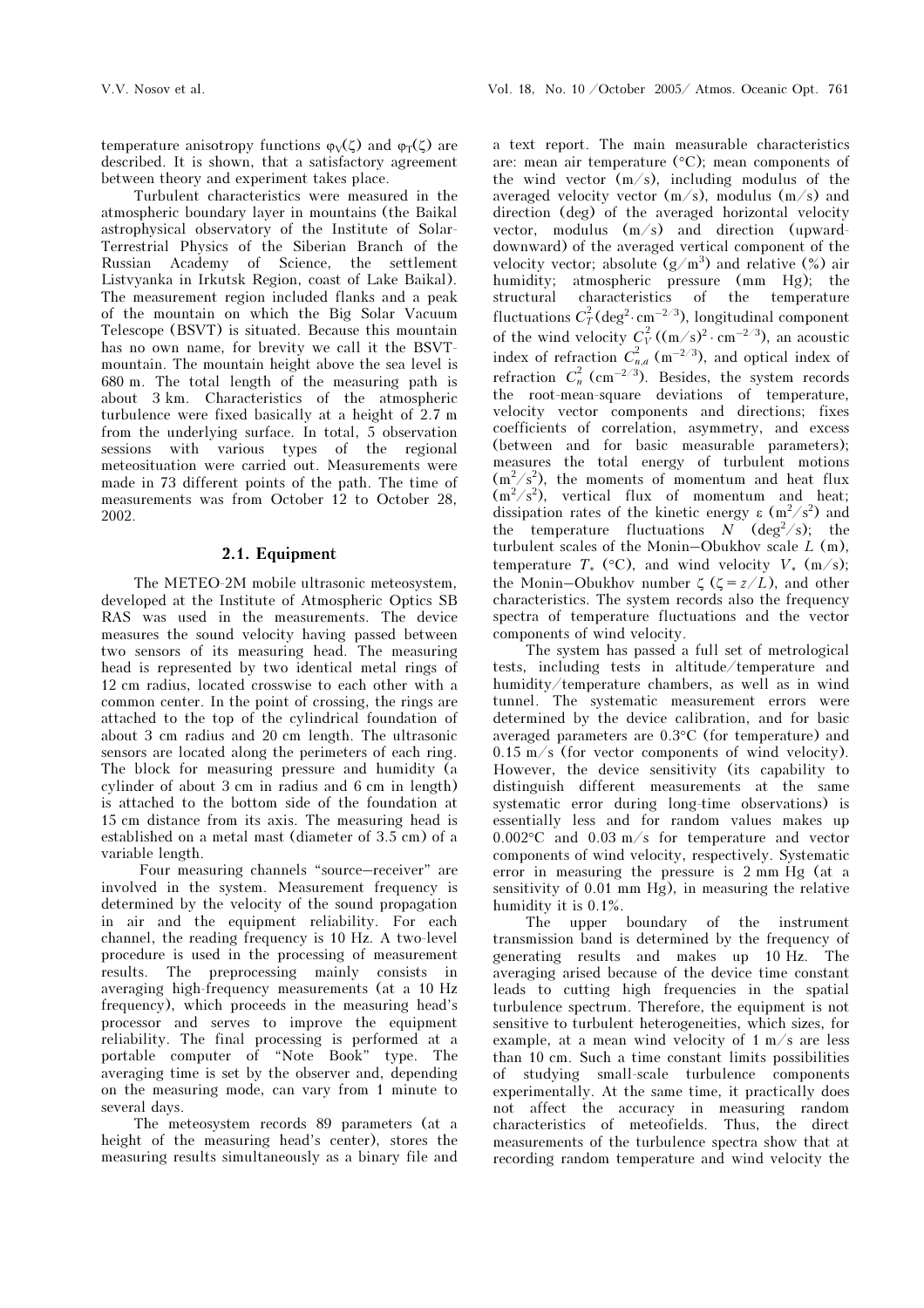error brought by the device time constant, usually does not exceed 1%. This is due to insignificant contribution of the cut portion of the spectrum in the total energy of fluctuations.

As is generally known,<sup>1,3</sup> the averaging time in measurements of the turbulent parameters should be chosen for the condition, that the length scale of the averaged turbulent flow (mean wind velocity multiplied by the averaging time) essentially exceeds the outer scale of turbulence in the direction of the mean flow (or, that is the same, the averaging time should essentially exceed the characteristic time scale of correlation of the investigated field). Then the temporal means are statistically stable. Measurements in the ground layer above some surface are usually conducted at the averaging time not less than 100 s (Refs. 1 and 3). The length scale for wind velocity of  $1-10$  m/s corresponding to this time is  $0.1-1$  km and exceeds the outer scale of turbulence. In case of uneven surface, the longitudinal outer scale of turbulence in the ground layer is, obviously, determined by typical distance between different surface unevennesses or inhomogeneities. For a mountain relief with inhomogeneous surface, such a near-surface distance is insignificant and can be estimated by tens of meters. Hence, measurements in the ground layer above uneven surface can be carried out with averaging time of about 100 s. In this work, when recording turbulence parameters in one point, the averaging time is 2 minutes.

The relative error in measuring structural characteristics is determined, first of all, by the device sensitivity and decreases with the increase of mean wind velocity, averaging time, and values of structural characteristics. So, for example, in conditions of relatively weak turbulence  $(C_n^2 = 5.10^{-16} \text{ cm}^{-2/3})$  at an averaging time of 2 minutes and a mean wind velocity of 0.5–10 m/s the relative error in measuring  $C_n^2$  is within 0.4–14% (0.4, 7, 14% for wind velocity of 10; 1; 0.5 m/s, respectively). Characteristics  $C_T^2$  and  $C_V^2$  are measured with the same errors. Dissipation rates  $\varepsilon$  and N are measured based on relations (5) (Kolmogorov–Obukhov law). Hence, the relative error in measuring  $\varepsilon$  (N) practically is a sum of errors of  $C_V^2$  and the Kolmogorov constant C  $(C_T^2)$  and the Obukhov constant  $C_{\theta}$ ).

After conducting field measurements, the control testing of the meteosystem has been made, which has confirmed the reliability of the obtained data.

### 2.2. Requirements to the duration of observation sessions

As is well-known,  $1,3,6$  when measuring atmospheric turbulence parameters in an isotropic boundary layer (plane-parallel flows above even, homogeneous, and equally heated surface), it is required that the observation session was carried out approximately in the same regional meteosituation with some established mode of the turbulent motions. During field measurements, it is necessary to exclude the influence of daily variations and noticeable changes in the overcast regime and, in particular, variable overlaps of sun by clouds. Then stratification parameters responsible for turbulent meteosituation above the territory of interest (for example, the Monin–Obukhov number or the Richardson number) are approximately constant and the measured timeaverage values are stable (they depend only on the type of the regional meteosituation).

The requirement of the constant regional meteosituation is not principal for measurements in the mountain anisotropic boundary layer (according to results from Section 1), where all turbulence characteristics become functions of the Monin– Obukhov number, and a particular number value corresponds to every point in the layer. However, to be sure, a series of measuring sessions must be conducted with approximately constant regional meteosituation in each of them. From comparison of results, it is possible to find the degree of influence of the meteosituation type.

Besides, as follows from Eqs.  $(7)$ ,  $(8b)$ ,  $(9c)$ , to compare the experiment and theory, it is necessary to measure various spatial derivatives of meteofields. At the same time, the approximation of derivatives by difference relations usually leads to significant errors. They can be essentially reduced when using data obtained in stable meteosituations.

Thus, to carry out necessary measurements, a series of sessions must be conducted with approximately constant meteosituation in each.

 Since the known stratification parameters (the Monin–Obukhov number or the Richardson number) are different in a mountain boundary layer, they can not serve indicators of some general meteosituation in a mountain region. Apparently, such indicators are stratification parameters averaged over many surface points. However, during measurements, such efficient parameters are not known in advance.

In this connection, the meteosituation in our measurements was estimated, first of all, from the stability of the solar radiation intensity, as well as from the amount and motion of clouds. During the whole measuring session, the Sun must be closed or opened by clouds without periodical changes of the situation. In October, such stability in the region of the Baikal astrophysical observatory is usually observed in the second half of the day, beginning from 1–2 p.m. of the local time. Durations of the highly stable meteosituation for the open Sun (overcast is insignificant and, as a rule, near the horizon) and for the closed Sun (complete and dense overcast) are approximately identical: from 3 to 5– 7 hours. However, unstable meteosituations, characterized by significant broken (or complete, but not dense) overcast (mostly in the first half of the day) are more frequent. The duration of the open Sun at the broken overcast is usually less than 1– 1.5 hours.

Except for the qualitative control for the overcast state, the dynamics of the regional turbulent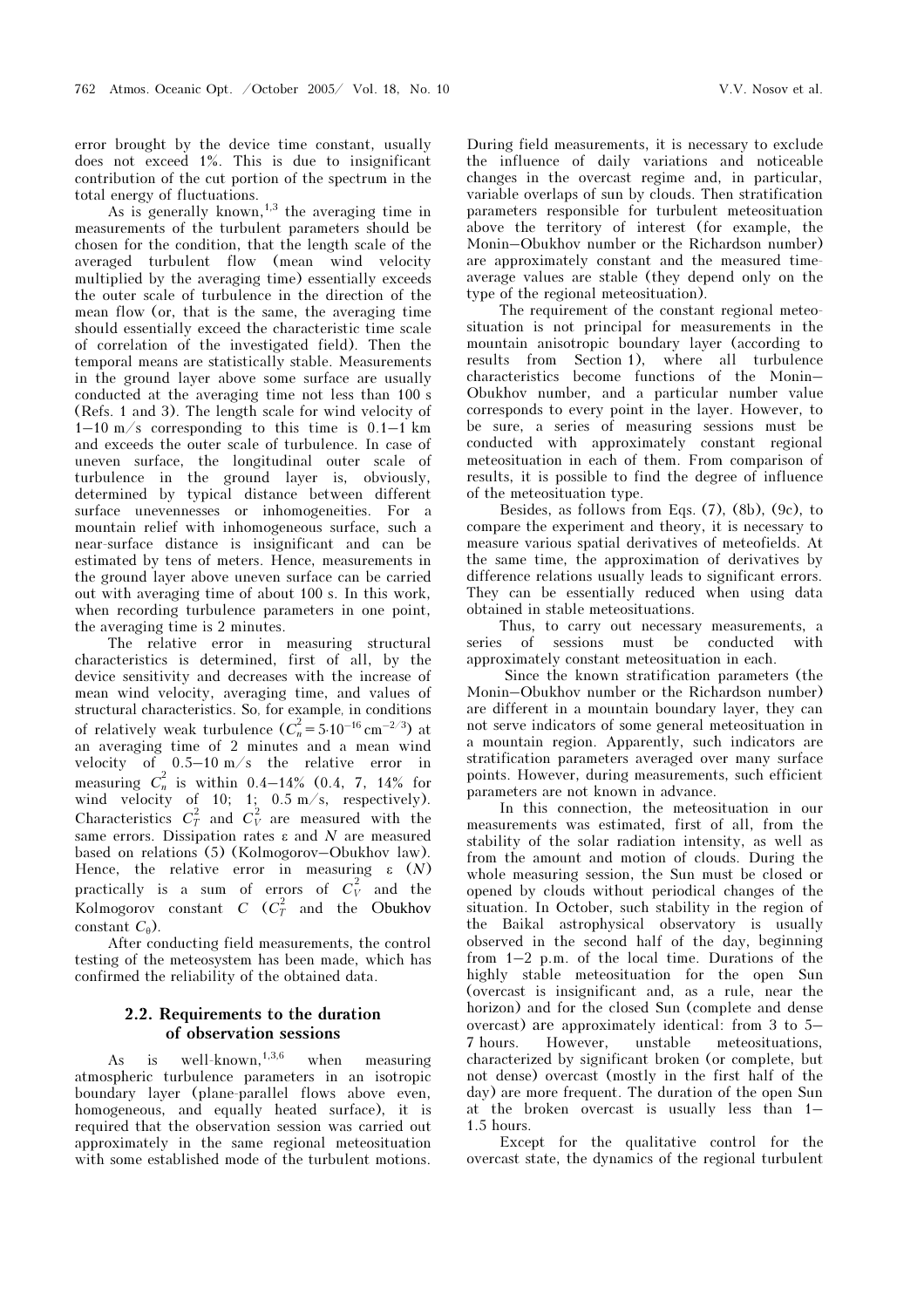meteosituation for some time interval can be estimated from measurements of the near-surface values of  $C_n^2$  (or  $C_T^2$  and  $C_V^2$ ), at one point. The preliminary measurements conducted in the second half of the day at the same place have shown that in case of constantly open Sun at approximately identical amount of clouds the near-surface values of  $C_n^2$  can vary (decrease) 1.5–2 times for 2–3 hours because of the daily solar motion (the result varies depending on a geographical position of the measuring point). At complete and dense overcast, the same variation occurs for a greater time, approximately, for 2–4 hours. The variation of  $C_n^2$  is stronger in case of instable meteosituation, when the Sun is periodically opened or covered by clouds, or the density of clouds covering the Sun varies.

Obviously, the duration of observation sessions should be minimized. Once the recording of turbulent characteristics at one point proceeds 5–7 minutes, including a two-minute measuring time, the time for activation and deactivation of the equipment, and the time necessary for going from one observation point to another, then at a highly stable meteosituation of duration no less than 3 hours, about 30 points can be recorded without an appreciable error for a measuring session. At a low-stable meteosituation, the measuring session should not exceed 1–1.5 hours.

Five measuring sessions were carried out for all time of the expedition (from October 12, to October 28, 2002). The first session was carried out on October 17 in the first half of the day (sunny morning, wind of  $1-2$  m/s, temperature of  $1-0$ °C, humidity of 49–61%). The second one was conducted on October, 17 in the second half of the day (complete overcast, white haze, wind of  $0.3-5$  m/s, temperature of  $0.4-1.7$ °C, humidity of  $46-62%$ ), the third one – on October 18 in the second half of the day (sunny day, wind of  $1-8$  m/s, temperature of  $0$ –+3.7 $\degree$ C, humidity of 35–63%), the fourth and the fifth sessions were conducted on October 22 in the second half of the day (complete overcast, wind of  $1-3$  m/s, temperature of  $0.9-+1.1$ °C, humidity of 37–57%). In first three sessions measurements were carried out along the entire path, and covered large areas; in the fourth and the fifth sessions – only on the peak of the BSVT-mountain, but with a better resolution. During the fifth session, high-altitude measurements in the low 5-meter layer were carried out. During the first and the third sessions, the weather was clear and sunny with similar stable meteosituations; during the second, fourth, and fifth sessions the sun was covered with clouds.

#### 2.3. Characterization of the measuring path

The measuring path was chosen so that to combine recording of turbulence parameters with recording of near-surface fields of  $C_n^2$ . The values of  $C_n^2$  were necessary for forecasting BSVT image quality. Therefore, the measuring path included flanks and the peak of the BSVT-mountain.

According to the purpose of measurements, the path along the BSVT-mountain flanks should fall in the observation sector of the BSVT, i.e., it had to go along the projection of the optical path to the underlying surface strictly southward from the telescope, which was oriented from north to south. However, because of the necessity to use an automobile during measurements, the path had to be passable. Therefore, the actual directions of the route along the mountain flanks and canyons sometimes differed approximately by 20–35° from the north– south direction.

All path was divided into two segments HO and  $OB$  (Fig. 3). The point  $H$  was located at the field office of the BSVT administration. The HO segment passed along the mountain flank neighboring to the BSVT-mountain. The point  $O$  was the conditionally junction point, where the canyon between two mountains ended.



Fig. 3. Scheme of the measurement path:  $\varphi$  is the latitude, ε is the longitude; ( $φ_M$ ,  $ε_M$ ) are the latitude and longitude of the referent point  $M$ . The path includes the  $HO$ ,  $OB$ ,  $HOB$ routes. Orientations of mountain ridges and canyons:  $(11)$ the ridge of the BSVT-mountain; (22) the neighboring mountain's ridge; (33) the canyon; (PP) the reference vertical plane.

Beginning from the point O, the path goes along the northern (back) flank of BSVT-mountain, rises to the peak and then goes down along the south (face) flank to Lake Baikal up to the point  $B$ , which is situated at the lake coast line close to water. All the coordinates in Fig. 3 are related to some reference point M, which is situated on the lake surface in several hundreds of meters from the coast near the point B.

When investigating the behavior of turbulence characteristics throughout the path (usually, at a height of 2.7 m above the surface), it is convenient to use the central earth angle  $\alpha$  as an independent argument. Then the route segments corresponding to the observation sessions 1–3, are sewed together in one route  $HOB$ . One second in the angle  $\alpha$ approximately corresponds to 31 m on the geoid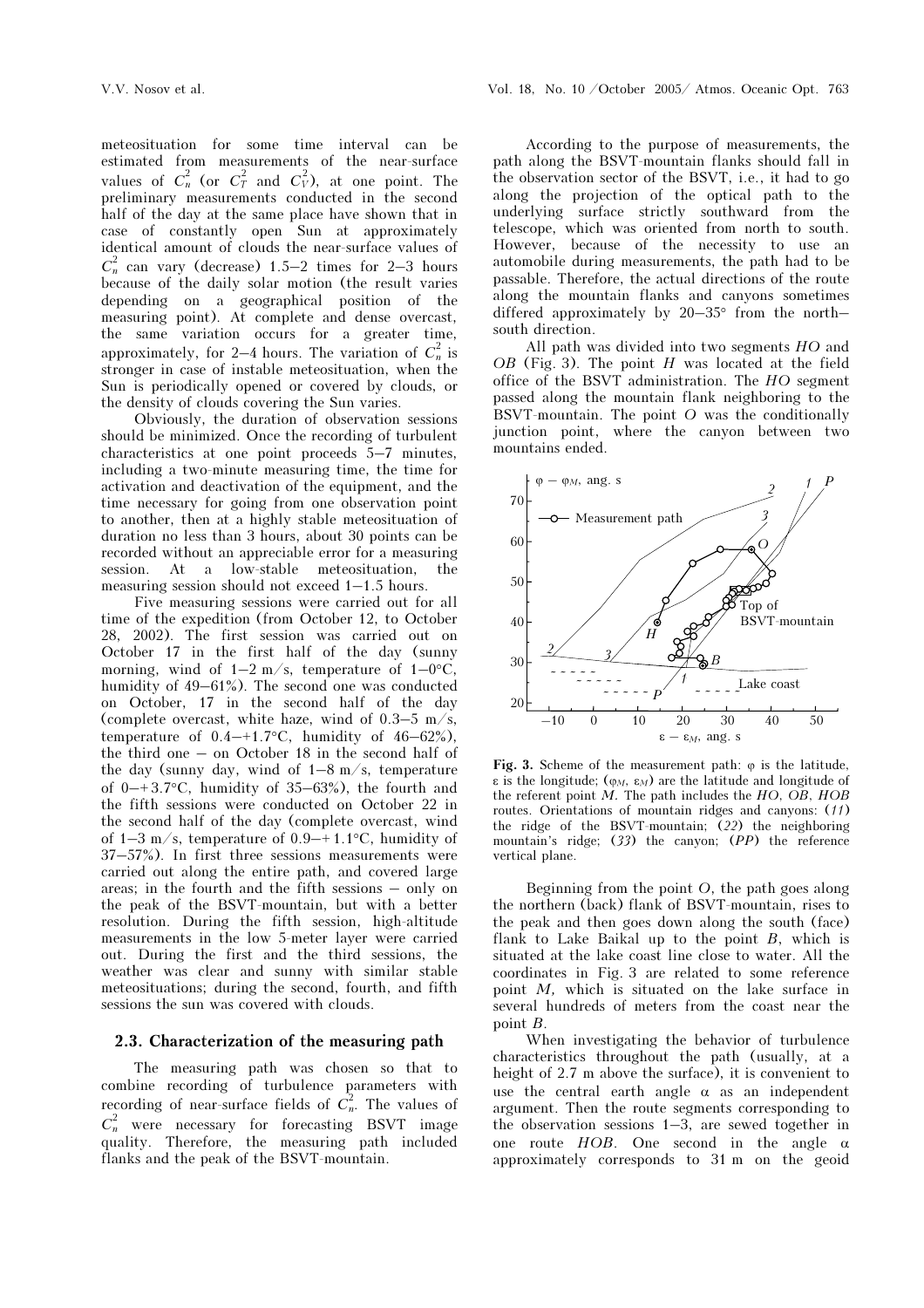surface, therefore, when moving along the trajectory of the compound route, the central angle  $\alpha$  increases. Sometimes, the route at the peak of the BSVTmountain (the 4th session, with a more detailed resolution) is added to the HOB route (sessions 1– 3). In coincident points (few in number) the values from only one observation session were taken.

The recorded altitude profile (relative to the sea level) of the measurement path is presented in Fig. 4. For comparison, the altitude profile of the path fragment OB is presented as well, each point of which is projected on the auxiliary reference vertical plane PP.



Fig. 4. An altitude profile of the measurement path:  $h$  is the height above the sequence is the central earth angle height above the sea level,  $\alpha$  is the central earth angle. Dark points correspond to the  $HOB$  route, light points  $-$  to the OB route along the reference plane PP (projections of route points *OB* on the *PP* plane).

This projection allows estimate how zigzag is the route, its maximal deviations from the fixed direction set by the PP plane, as well as deviations from the telescope orientation direction (north– south). As Fig. 4 shows, the actual altitude profile of the BSVT-mountain corresponding to the projection on the PP plane, is more steep than the profile along the measurement path.

Deviations of the altitude profile of the measurement path from the averaged altitude of BSVT-mountain profile are  $5-10$  m (both upwards and downwards). The underlying surface along the path is covered with rather thin (basically, pine) wood of 7–15 m height. Along some route legs the wood is absent, and the rocks covered with low grass are observed.

### 2.4. General measurement results of the turbulence characteristics in the mountain boundary layer

It is experimentally found that the turbulence in the mountain boundary layer is essentially anisotropic. Even at a stable regional meteosituation the structural characteristics  $C_T^2$ ,  $C_V^2$ ,  $C_n^2$  can vary by more than 2 orders of magnitude depending on the position of the recording point. They can be significantly affected by surface areas with increased heat exchange and high thermal capacity (for example, the surface of Lake Baikal), where  $C_T^2$ ,  $C_V^2$ ,

and  $C_n^2$ are practically independent of the meteosituation type.

Large heterogeneities of relief and artificial cultures create stable rotary perturbations of airflows. Wind maps of the observation region are presented in Figs. 5 and 6. As is seen in Fig. 5, airflows at flanks of two parallel mountain ridges are directed to the canyon bottom. In similar meteosituations a stability of such flows is observed (see Fig. 5 near the point O).



Fig. 5. Wind map of the measurement route at a constant meteosituation. Arrows with white triangles refer to the 1st session, arrows with black triangles – to the 3rd session. The measurement route is designated by the solid line (routes HO, OB, HOB).



Fig. 6. Wind map of the BSVT-mountain peak (a 3D vector field of the mean wind at the mountain peak, on the platform near the BSVT, which border is shown by solid line):  $\varphi$  is the latitude,  $\varepsilon$  is the longitude,  $(\varphi_M, \varepsilon_M)$  are the latitude and the longitude of the reference point  $M$ . The 4th observation session, measurements at a height of 2.7 m from the underlying surface. Vertical straight lines near points show the magnitude of vertical component in the mean 3Dwind vector.

At the BSVT-mountain peak wind flows from the lake are reflected from the high (26 m) BSVT building and, as Fig. 6 shows, the stable rotary flows take place there, in particular, near points 8, 10, 11, and 14 (Fig. 6). Near centers of such vortex formations small values of the wind velocity vector,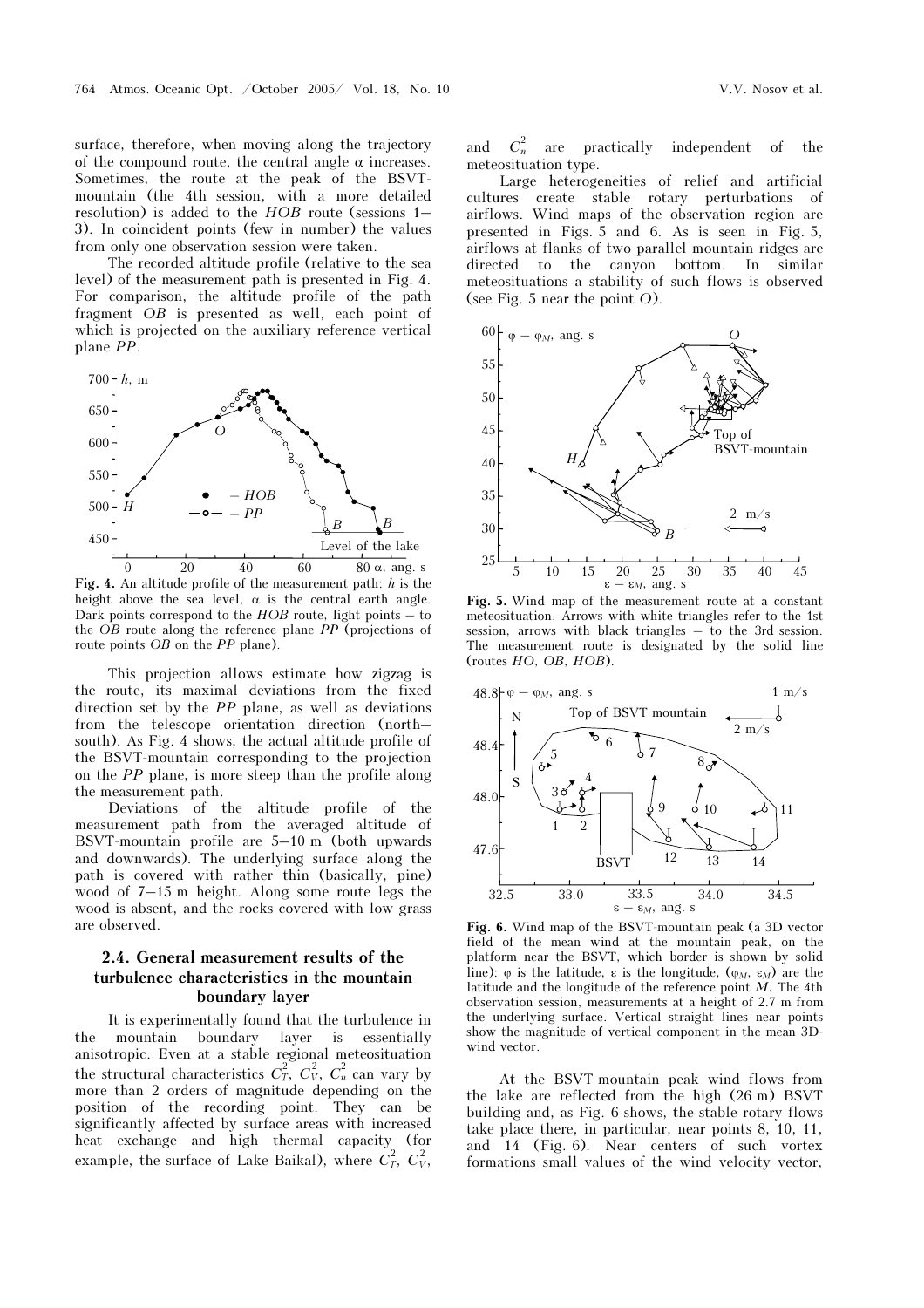an increased pressure, and a lowered humidity are observed.

 Around the centers the local temperature stratification can vary from extremely unstable to stable. It is evident, for example, in Fig. 7, in which the recorded field of the Monin–Obukhov numbers ζ corresponds to a height of 2.7 m above the peak of the BSVT-mountain. Thus, the local superstrong unstable stratification ( $\zeta = -388$ ) in the same as in Fig. 6 point 8 is observed. However, nearby, in the point 11 (in several tens of meters from the point 8), the Monin–Obukhov number already corresponds to the local stable stratification ( $\zeta$  = +0.3).



Fig. 7. The field of Monin–Obukhov number ζ values at the BSVT-mountain peak. The forth measurement session at a height of 2.7 m from the underlying surface. Separately, ζ values are shown strongly differing from stratification boundaries  $|\zeta| = 0.05$ ; for other points:  $-0.34 < \zeta < -0.05$ .

As Fig. 8 shows, numbers ζ measured at the same height of 2.7 m vary in the same observation point as the regional meteosituation varies.



Fig. 8. The Monin–Obukhov number  $\zeta$  in the measurement sessions  $1-3$ :  $\alpha$  is the central angle of earth. Measurements at a height of 2.7 m from the underlying surface. Light circles refer to session 1; asterisks – to session 2; dark squares – to session 3.

The fundamental turbulence characteristics vary essentially in the mountain boundary layer as well: mean dissipation rates of the kinetic energy ε (Fig. 9) and temperature  $N$  (Fig. 10), as well as the turbulent scales of temperature  $T^*$  (Fig. 11) and velocity  $V^*$ (Fig. 12).



Fig. 9. Mean dissipation rate of the turbulence kinetic energy ε in a mountain boundary layer for all measuring sessions, depending on the Monin–Obukhov number ζ.



Fig. 10. Mean dissipation rate of temperature fluctuations  $N$  in a mountain boundary layer for all measuring sessions depending on the Monin–Obukhov number ζ.



Fig. 11. Turbulent scale of the temperature field  $T^*$  in a mountain boundary layer for 1–4 measuring sessions, depending on the earth central angle  $\alpha$ .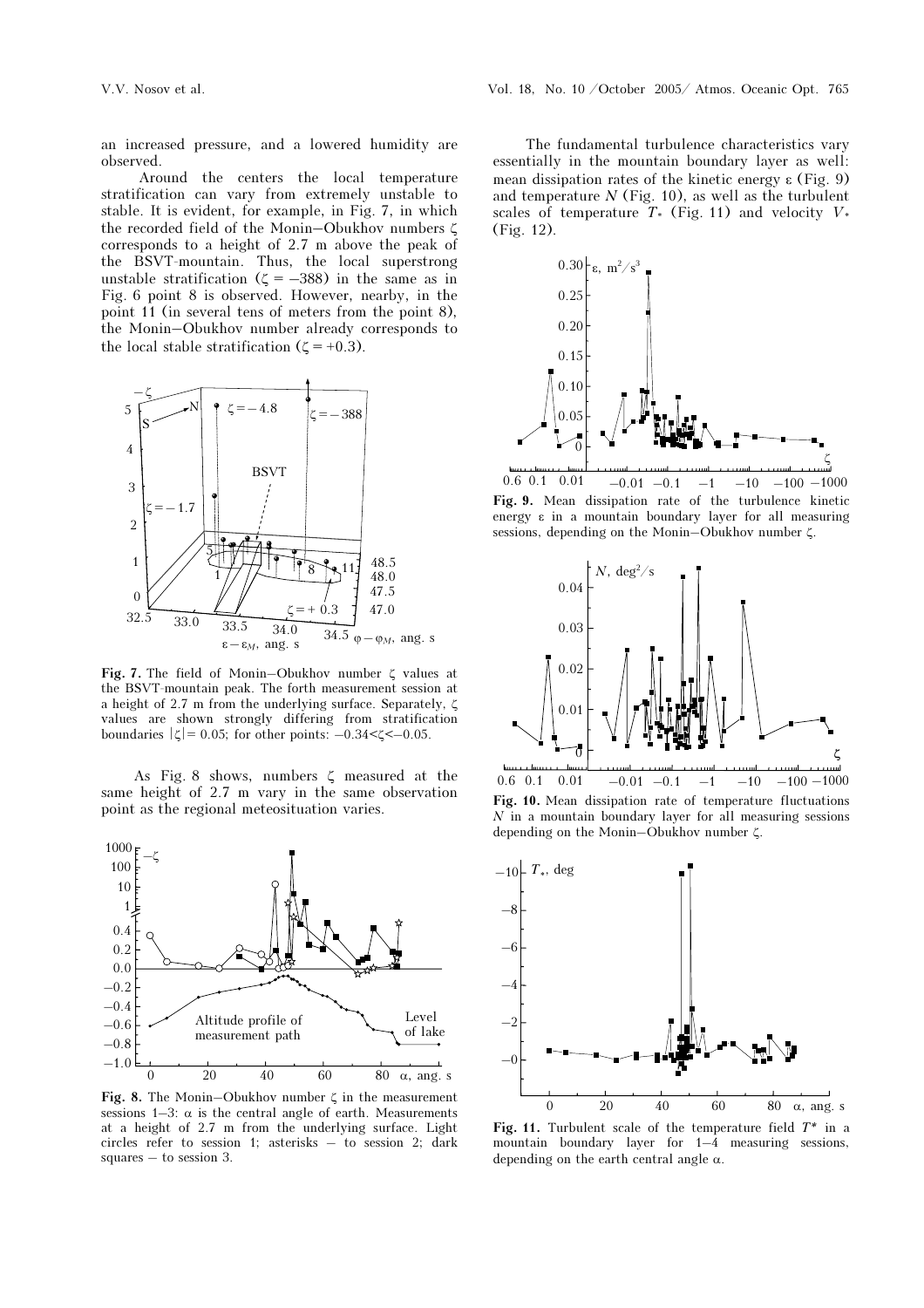

Fig. 12. Turbulent scale of the velocity  $V^*$  field in a mountain boundary layer for the 1–4 measuring sessions mountain boundary layer for the 1–4 measuring sessions, depending on the earth central angle  $\alpha$ .

The mean temperature  $T$  (°C) is also variable. The values of the Kolmogorov inner scale of turbulence  $l_0$  were obtained, using the measured dissipation rates of  $\varepsilon$ , by the formula  $l_0 = v^{3/4} \varepsilon^{-1/4}$ , where  $v = 1.3 \cdot 10^{-5} \text{ m}^2/\text{s}$  is the air kinematic viscosity at  $0^{\circ}$ C. The  $l_0$  values are in the range from 0.3 to 1.2 mm (mean of 0.64 mm). The Kolmogorov inner scale is inversely proportional to the intensity of airflow velocity fluctuations. The stronger are the velocity fluctuations increasing near large obstacles, the less is the scale.

#### 2.5. Measurement results for hydrodynamic field derivatives

The experimental values of derivatives  $\frac{\partial T}{\partial z}$ ∂T/∂x, ∂u/∂z, ∂u/∂x, ∂w/∂z, ∂w/∂x (mean velocity of horizontal wind is directed along ox axis, z is the height), necessary for comparison of the experiment with the theory, were found from the usual difference relations approximating the derivatives. For example, for the point  $z = z_0$ , located in the interval  $z_1 < z_0 < z_2$ ,  $(\partial T / \partial z)|_{z=z_0} \approx [T(z_2) - T(z_1)] / (z_2 - z_1)$ . To decrease the approximation errors, data obtained in the same stable meteosituation (in one observation session) were used in the difference relations.

The vertical derivatives of mean temperature ∂T/∂z were found from T measurements at different altitude levels (the 5th session at the peak of the BSVT-mountain, only 9 points). The vertical derivatives of the longitudinal  $(\partial u/\partial z)$  and vertical  $(\partial w/\partial z)$  components of mean velocity, in addition to direct measurements at different altitude levels, were restored also from the measurements at one height  $(z = 2.7 \text{ m})$  in view of the fact that velocity components  $(u, w)$  are zero (the adhesion condition) on the earth surface.

The longitudinal derivatives of temperature and velocity components  $\left(\frac{\partial T}{\partial x}, \frac{\partial u}{\partial x}, \frac{\partial w}{\partial x}\right)$  were restored from the near-surface measurements at one height  $(z = 2.7 \text{ m})$ . As the derivative approximation by the difference relations gives the least error at small distances between two selected points, some restrictions were imposed on the distances. Both vertical  $(z_2 - z_1)$  and horizontal  $(x_2 - x_1)$  distances should not exceed the sizes of the outer scale of turbulence in the vertical and longitudinal horizontal directions. As it follows from our measurements (see below Fig. 26), the vertical outer scale of turbulence in the ground layer can be estimated by meters and tens of meters. The longitudinal outer scale of turbulence is, obviously, determined by the typical distance between the surface unevennesses or inhomogeneities. For a mountain relief with the inhomogeneous surface such distance is insignificant and on the average makes up about 50 m.

Note that calculating the longitudinal derivatives, we actually find the derivative values along the measurement path, i.e., derivatives along the vector s direction, connecting two observation points. Then, for example, for mean temperature we obtain dT/ds =  $\frac{\partial T}{\partial s} = \frac{\partial T}{\partial x} \cos(x, s) + \frac{\partial T}{\partial y} \cos(y, s)$ , where  $(x, s)$ ,  $(y, s)$  are the angles between the  $\alpha x$ ,  $\alpha y$ axes and the vector  $s$  direction. The direction  $\alpha x$  of mean wind velocity (and the longitudinal component), as a rule, does not coincide with the vector **s** direction (cos  $(x, s) \neq 1$ , cos  $(y, s) \neq 0$ ). In view of the fact that transversal derivatives to average wind velocity (with respect to  $y$ ) are usually essentially less then the longitudinal ones (with respect to  $x$ ), then we find the formula, allowing us to restore the longitudinal derivatives ∂T/∂x ≈  $\approx (dT/ds)/\cos(x, s)$  for moderately large angles between directions *ox* and **s** ( $|\cos(x, s)| \ge 0.4$ ).

The measuring results for the hydrodynamic field derivatives are presented in Figs. 13–16, and further also in Figs. 19 and 20.



Fig. 13. Experimental values of  $\frac{\partial T}{\partial x}$  in a mountain boundary layer for all measuring sessions. ∂T/∂x is the longitudinal (with respect to the direction  $\alpha x$  of mean horizontal wind velocity) derivative of mean air temperature T,  $dT/ds$  is the derivative with respect to the trajectory of the measurement path.

Note that in the available similarity theory dimensionless quantities depending on dimensionless parameters are commonly used. Dimensional derivatives of hydrodynamic fields are not considered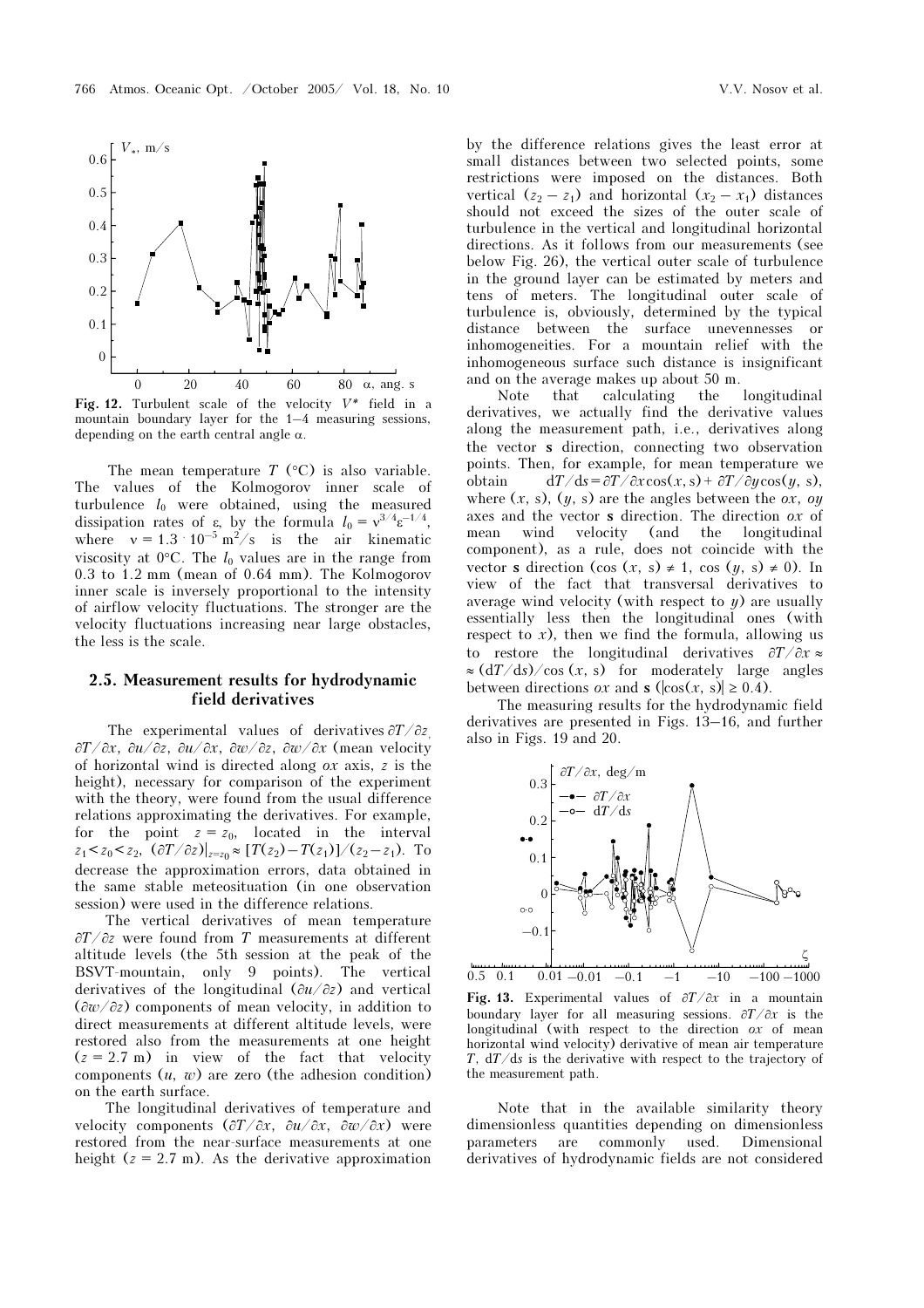independently. However, they are necessary to compare theory with experiment.



Fig. 14. Experimental values of  $\partial u / \partial x$  in a mountain boundary layer for all measuring sessions. ∂u/∂x is the longitudinal (with respect to the  $\alpha x$  direction of mean horizontal velocity) derivative of the longitudinal component  $u$  of mean wind velocity,  $du/ds$  is the derivative with respect to the trajectory of the measurement path.



Fig. 15. Experimental values of  $\partial w / \partial z$  in a mountain boundary layer for all measuring sessions. ∂w/∂z is the vertical (with respect to z) derivative of the vertical component  $w$  of the mean wind velocity.



Fig. 16. Experimental values of  $\partial \omega / \partial x$  in a mountain boundary layer for all measuring sessions. ∂w/∂x is the longitudinal (with respect to the  $\alpha x$  direction) derivative of vertical component w of the mean wind velocity,  $d\omega/ds$  is the derivative with respect to the trajectory of the measurement path.

### 2.6. Anisotropy functions; the experimental testing of the mountain boundary layer for local weak anisotropy

According to results from Section 1, the requirement of constant regional meteosituation is not principal for measurements in a mountain anisotropic boundary layer. In such a boundary layer all turbulence characteristics become functions of the Monin–Obukhov number. The experimental results for scales of temperature  $T_*$  and velocity  $V_*$  for all observation sessions depending on the Monin– Obukhov number magnitude are presented in Figs. 17 and 18. In every session the regional meteosituation is described by a particular set of Monin–Obukhov numbers varying in the entire registered range:  $-581 \le \zeta \le 0.3$ . Joining all observation sessions in one, as Figs. 17 and 18 show, does not lead to a significant scatter of data.



Fig. 17. Turbulent scale of the temperature field  $T^*$  in a mountain boundary layer for all measuring sessions, depending on the Monin–Obukhov number ζ.



Fig. 18. Turbulent scale of the velocity field  $V_*$  in a mountain boundary layer for all measuring sessions, depending on the Monin–Obukhov number ζ.

All the data are stably grouped near certain smoothed dependences presented in Figs. 17 and 18. Some scattering of points observed in the stable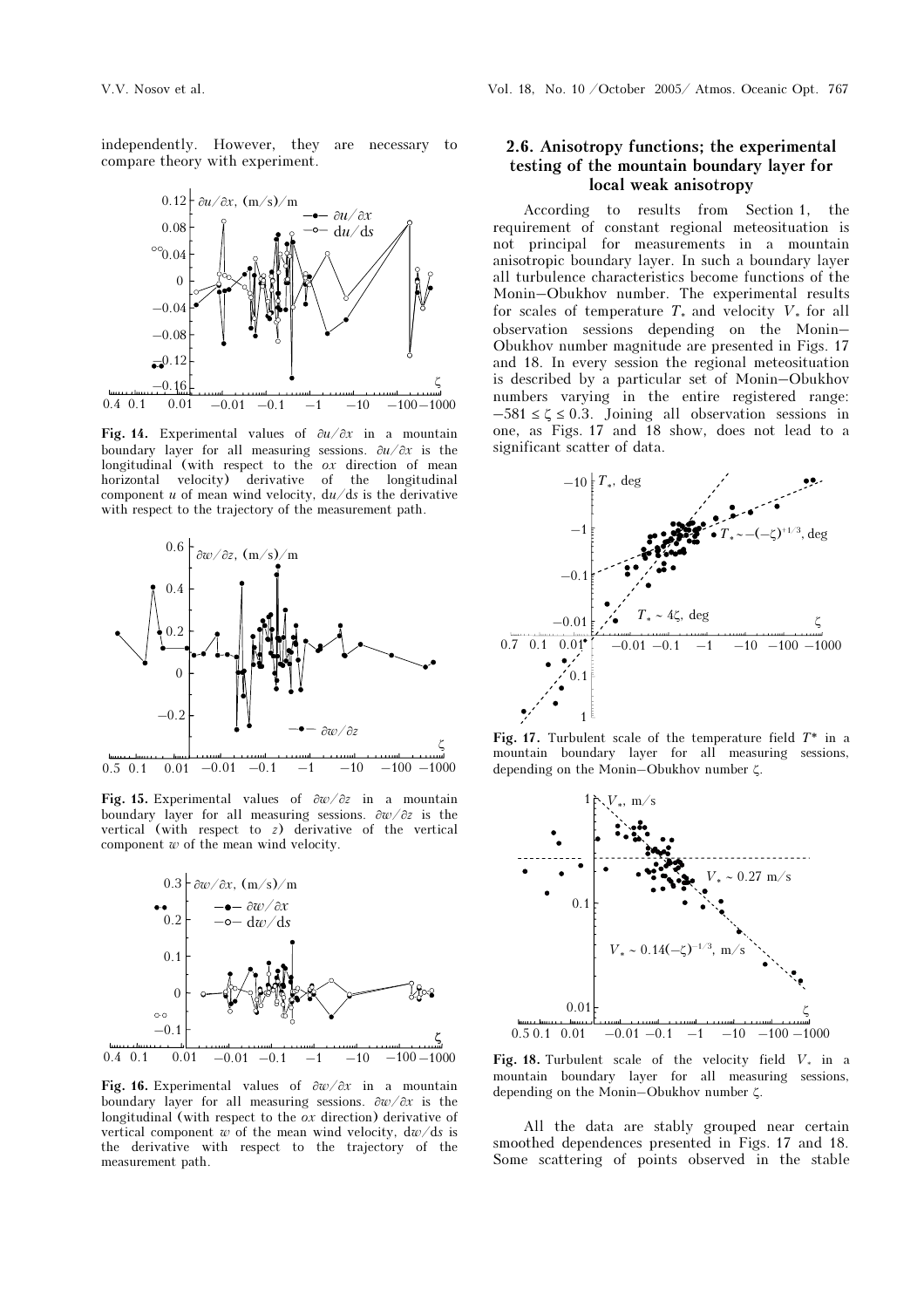stratification area ( $\zeta > +0.05$ ), uses to appear in the majority of measurements of various turbulent characteristics in atmosphere (according to works of different authors). A.S. Monin and A.M. Yaglom (Ref. 1) explain this by the turbulence intermittency in conditions of stability and, hence, by insufficiency of the usual averaging time. Thus, it follows from our measurements, that in the mountain boundary layer the experimental results, as functions of the Monin–Obukhov number, can be united independently of the regional meteosituation type (at least, for meteosituations observed for the time of our measurements).

Figures 19 and 20 present the results of comparison of the semiempirical theory with experiment for the functions

and

$$
D^V = \frac{\partial v_1}{\partial x_3} + \frac{\partial v_3}{\partial x_1}
$$

 $D^{\text{T}} = \beta_{31}\partial T/\partial x_1 + \beta_{33}\partial T/\partial x_3$ 

in a mountain boundary layer (see relations (7), in which at a mean wind velocity along the axis  $x_1$ , the transversal derivative  $\partial T/\partial x_2$  can be neglected).

In case of isotropic boundary layer (when ζ is fixed, the longitudinal derivatives are absent and  $D<sup>T</sup> = \frac{\partial T}{\partial z}$ ,  $D<sup>V</sup> = \frac{\partial u}{\partial z}$ , relations (7) are among the basic ones in the semiempirical turbulence theory (the similarity theory), which are reliably confirmed experimentally.<sup>1,3</sup> In an anisotropic layer all components of equalities (7) are functions of  $\zeta$ varying at an arbitrary moving of the observation point. As is seen in Figs. 19 and 20, in a wide range of ζ variation the theory well coincides with the experiment. The account for longitudinal derivatives further improves the coincidence.



Fig. 19. Comparison of experimental and theoretical values of the vertical (with respect to z) derivative of the mean air temperature ∂T/∂z in a mountain boundary layer. Light squares denote experimental values of  $\frac{\partial T}{\partial z}$  for the bottom 5-meter layer nearby the BSVT (the 5th observation session). Light and black circles refer, respectively, to theory and experiment for function  $D<sup>T</sup>$  in Eqs. (7). The straight lines are asymptotics of  $D^T$  at  $|\zeta| \to 0$  and  $\zeta \to -\infty$ .



Fig. 20. Comparison of experimental and theoretical values of the vertical (with respect to  $z$ ) derivative of the longitudinal component  $(u)$  of mean wind velocity  $\partial u / \partial z$  in a mountain boundary layer. Black circles denote experimental values of ∂u/∂z in all observation sessions. White circles and white squares, respectively, refer to theory and experiment for the function  $D^V$  in Eqs. (7). Straight lines are asymptotics of  $D^{\vee}$  at  $|\zeta| \to 0$  and  $\zeta \to -\infty$ .

Relations (7) and (3) show that functions  $D<sup>T</sup>$ and  $D^V$  can be represented for the anisotropic layer as

$$
D^{T} = T_{*}(\zeta)\varphi(\zeta)/z, \ D^{V} = V_{*}(\zeta)\varphi(\zeta)/(xz),
$$

where  $T*(\zeta)$  and  $V*(\zeta)$  are functions of  $\zeta$  (see Figs. 17 and 18). The same representations are also true for isotropic layer, but  $T^*$  and  $V^*$  in these formulas are constant.

As the measuring results demonstrate (see Figs. 19 and 20), there are local areas in the anisotropic layer, where the longitudinal derivatives in functions  $\overline{D}^T$  and  $\overline{D}^V$  can be neglected as compared to the vertical ones. This means that the isotropic layer mode is realized for  $D<sup>T</sup>$  and  $D<sup>V</sup>$  in such areas. A plane-parallel flow above an extended surface area can be considered simply an expansion of a certain small local area with the isotropic mode. Hence, in extended isotropic layers the constant  $T_*$  and  $V_*$  are not arbitrary, but, as is seen from theoretical representations for  $D^T$  and  $D^V$ , are determined by a particular magnitude of ζ.

The results of comparison of the semiempirical theory with the experiment for power and temperature anisotropy functions  $\varphi_V(\zeta)$ ,  $\varphi_T(\zeta)$  are presented in Figs. 21 and 22. Figures show their satisfactory coincidence. Theoretical values of these functions turn to be close to experimental ones in a wide range of variation of the Monin–Obukhov number (from stable to superstrong unstable local temperature stratification,  $-581 \le \zeta \le 0.3$ ).

The anisotropy functions have maxima in different areas of  $\zeta$  variation. If  $\varphi_T(\zeta)$  is concentrated mainly in the range  $|\zeta| \leq 0.1$  then  $\varphi_V(\zeta)$  is in the range  $-1 \ge \zeta \ge -1000$ . Beyond these intervals both functions are close to zero, achieving in maxima values close to 1000. Despite of the low measurement accuracy of the hydrodynamic field derivatives, the coincidence is observed at the  $\varphi_V(\zeta)$  and  $\varphi_T(\zeta)$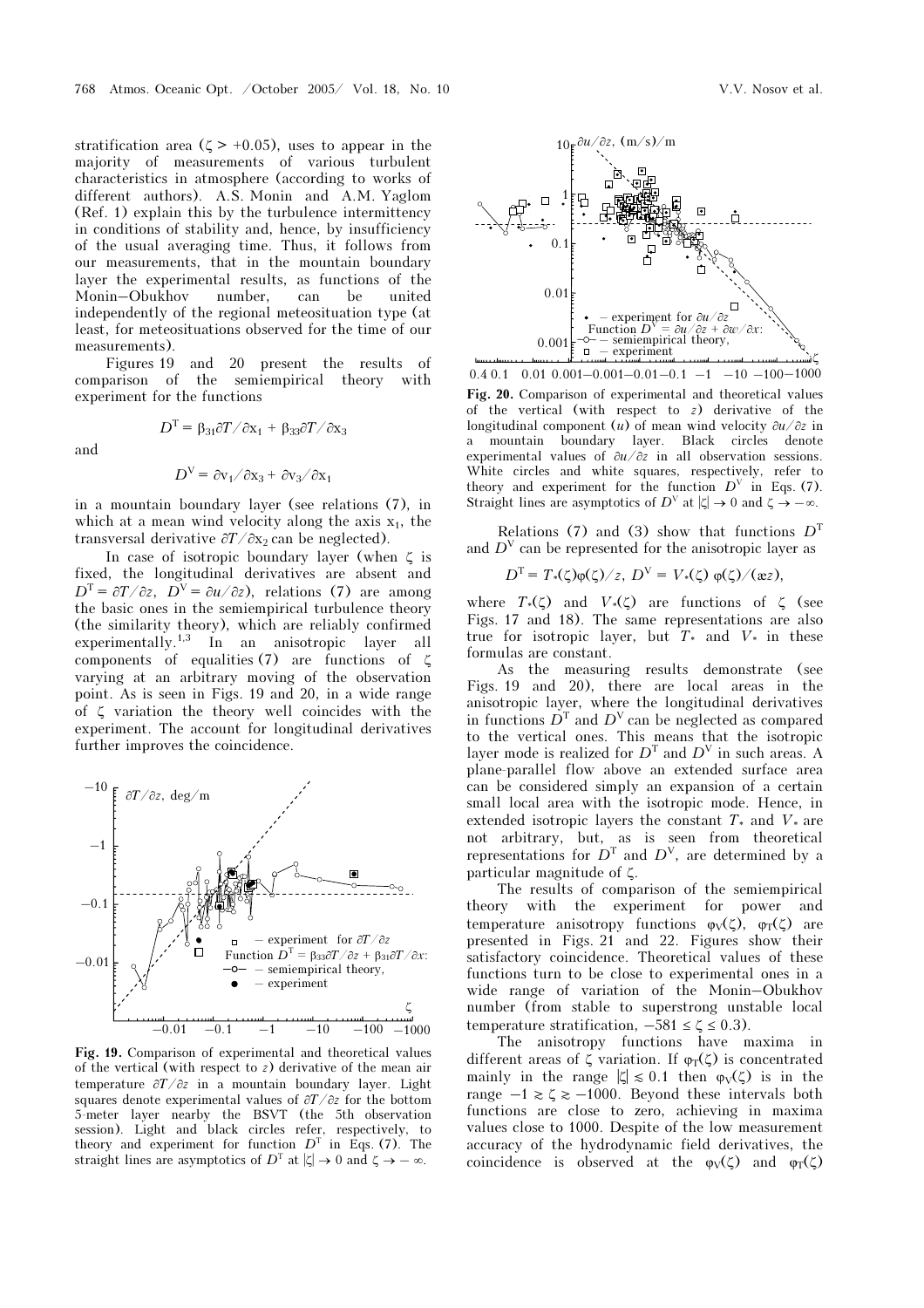variations more than by three orders of magnitude. Therefore, the coincidence cannot be a consequence of the experimental errors.



0.3 0.03 0.003 -0.01 -0.1  $-1$  -10 -100  $-100-1000$ Fig. 21. Comparison of experimental and theoretical results for the anisotropy temperature function.



Fig. 22. Comparison of experimental and theoretical results for the anisotropy power function.

Since  $\varphi_V(\zeta)$  and  $\varphi_T(\zeta)$  determine the  $\varepsilon$  and N dissipation rates, it follows from Figs. 21 and 22 that the effect of anisotropic boundary layer on power  $(ε)$ and temperature  $(N)$  turbulence characteristics is essentially asymmetric. Appearance of maxima of the anisotropy function in different ranges of ζ variations is connected with corresponding behavior of  $T_*(\zeta)$ and  $V_*(\zeta)$  in these ranges. As is seen in Figs. 17 and 18, at small values of  $|\zeta|$  ( $|\zeta| \to 0$ )  $T_*(\zeta) \to 0$ , but at large negative values of  $\zeta$  ( $\zeta \to -\infty$ )  $V_*(\zeta) \to 0$ . Therefore, if the derivatives  $\partial T/\partial x_1$  (at  $|\zeta| \to 0$ ),  $\partial v_1/\partial x_1$  or  $\partial v_3/\partial x_3$  (at  $\zeta \to -\infty$ ) in these ranges are limited, then, according to Eqs. (9c) and (8b)  $\varphi_T(\zeta) \to \infty$  at  $|\zeta| \to 0$  and  $\varphi_V(\zeta) \to \infty$  at  $\zeta \to -\infty$  (due to normalization on the scales  $T_*$  and  $V_*$ ).

In the variation interval  $-0.1 \ge \zeta \ge -1$ , where both anisotropy functions are close to zero, expressions  $(8)$  and  $(9)$  for anisotropic dissipation rates ε and N coincide with expressions for isotropic rates of dissipation. Hence, in this interval of ζ values in the anisotropic boundary layer the isotropic layer mode is realized.

Thus, it follows from our measurements in a mountain boundary layer that the assumption of the local weak anisotropy of an arbitrary boundary layer is true with a good accuracy. The arbitrary boundary layer, hence, can be considered the locally weakly anisotropic. This means that the introduction of anisotropic functions  $\varphi_T(\zeta)$  and  $\varphi_V(\zeta)$  for isotropic dissipation rates into the similarity theory allows the theory expanding to an arbitrary anisotropic boundary layer.

### 3. Effective isotropic layer

It was shown in Section 2, that in a large interval of the Monin–Obukhov number variation  $(-0.1\ge\zeta\ge-1)$  in a mountain boundary layer the isotropic layer mode is realized. The question of whether it is possible to substitute some arbitrary boundary layer for some effective isotropic boundary layer is of interest, because the positive answer would give a possibility to use simple semiempirical relations, valid in the isotropic layer, for description of the anisotropic layer.

As follows from formulas  $(8)$ ,  $(9)$ ,  $(8c)$  and  $(9c)$ , in an arbitrary boundary layer the dissipation rates ε and N depend on five parameters: V∗, T∗, T,  $\partial u/\partial x$ , and  $\partial T/\partial x$ . Denote  $\partial u/\partial x = V^X(\zeta)$ ,  $\partial T/\partial x = T^X(\zeta)$  and consider that the form of functions  $V^X(\zeta)$  and  $T^X(\zeta)$  is well-known functions  $V^X(\zeta)$  and  $T^X(\zeta)$  is well-known (experimental data for ∂u/∂x, ∂T/∂x are presented in Figs. 13 and 14). Then relations for  $\varepsilon$  and N can be written as

$$
\varepsilon = V_*^3 \mathbf{z}^{-1} z^{-1} [\varphi(\zeta) - \zeta + \varphi_V(\zeta, V_*, V^X(\zeta))],
$$
  
\n
$$
N = \alpha \mathbf{z} V_* T_*^2 z^{-1} [\varphi(\zeta) + \varphi_T(\zeta, T_*, T^X(\zeta))], \quad (10)
$$
  
\n
$$
\zeta = z \alpha \mathbf{z}^2 g T_* V_*^{-2} T^{-1},
$$

where all arguments in  $\varphi_V$  and  $\varphi_T$  are written out in the explicit form. Setting the parameter values for  $V^*$ ,  $T^*$  and  $T$  in system (10), we find the values of the left parts of  $ε$ ,  $N$  and  $ζ$ . Inverting the problem, it is possible to find  $V_*, T_*$  and T from the known  $\varepsilon, N$ and ζ.

The system of equations (10) corresponds to an anisotropic layer. If to set in Eqs. (10)  $\varphi_V = 0$  and  $\varphi_T = 0$ , then the system (10) will describe an isotropic layer. Introducing new parameters  $V_{\text{*eff}}$ ,  $T_{\text{*eff}}$  and  $T_{\text{eff}}$ instead of  $V_*, T_*$  and  $T$ , we obtain

$$
\varepsilon = V_{\text{eff}}^3 \mathbf{\alpha}^{-1} z^{-1} [\varphi(\zeta) - \zeta],
$$
  
\n
$$
N = \alpha \mathbf{\alpha} V_{\text{eff}} \ T_{\text{eff}}^2 z^{-1} \varphi(\zeta),
$$
  
\n
$$
\zeta = z \alpha \mathbf{\alpha}^2 g T_{\text{eff}} \ V_{\text{eff}}^{-2} T_{\text{eff}}^{-1}.
$$
\n(11)

Let us equate left parts of systems (10) and (11) to each other, that is equivalent to setting in Eqs. (11) magnitudes of ε, N and ζ corresponding to actual mountain layer. Solving the system of equations (11), we find the values of  $V_{\text{reff}}$ ,  $T_{\text{reff}}$  and  $T_{\text{eff}}$ , corresponding to an effective isotropic layer.

The problem can be simplified via considering relative variations of absolute temperature small and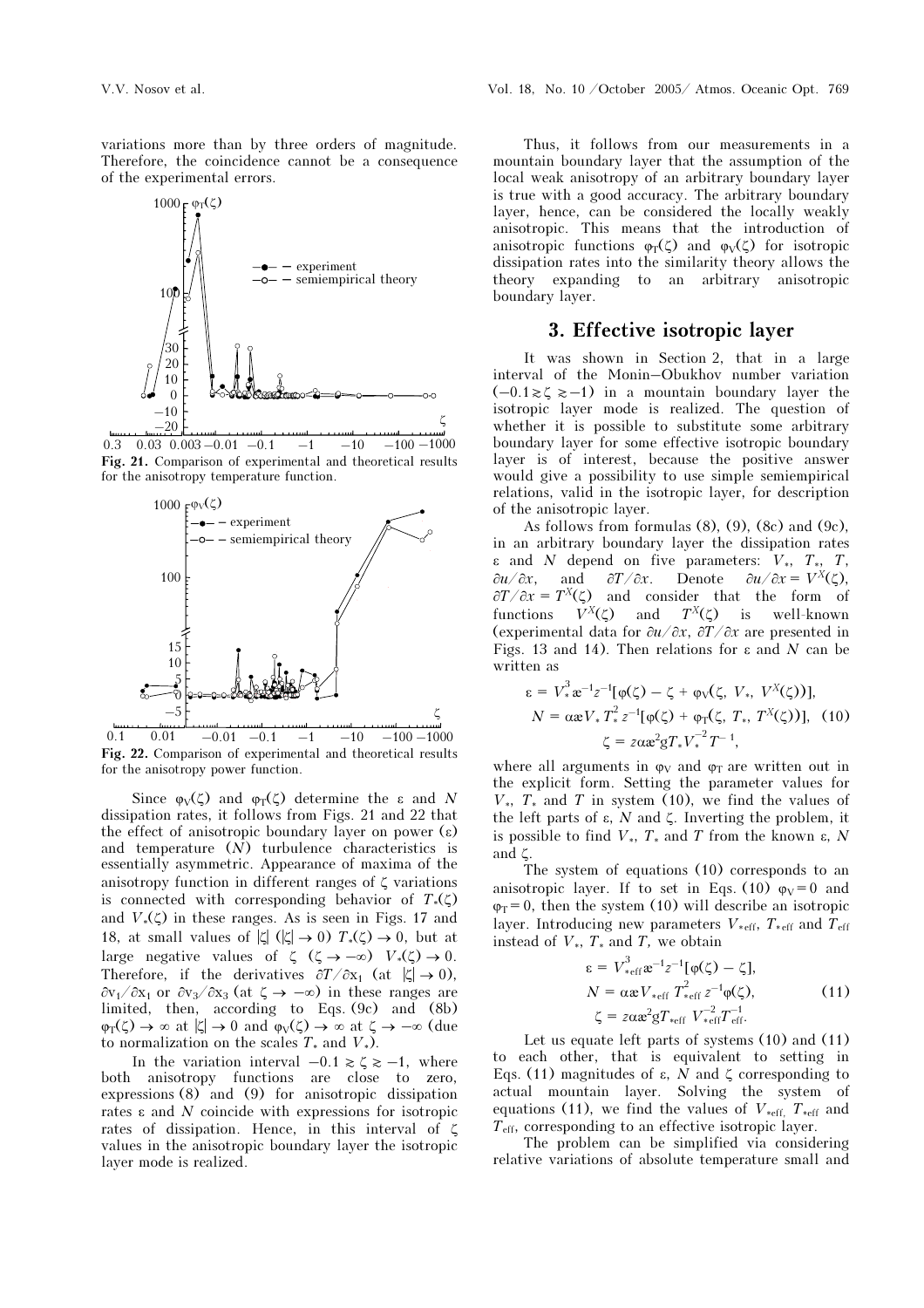supposing the temperature equal to its mean value over all observation sessions  $T = T_{\text{eff}} = 273.7 \text{ K}$  $(\langle T \rangle = +0.5^{\circ}\text{C}$ , deviating in different sessions by  $1-2$ °C). Then, having expressed one unknown from the third equation of system (11) through another and having substituted it into the first two equations, we obtain a system of two nonlinear equations with two unknowns  $V_{\text{*eff}}$  and  $T_{\text{*eff}}$ .

The comparison of turbulent scales of temperature and velocity  $T_*$  and  $V_*$  for an anisotropic boundary layer with effective scales  $T_{\text{eff}}$  and  $V_{\text{eff}}$  for isotropic layer are presented in Figs. 23 and 24. It is seen that  $T_{\text{refi}}$  and  $V_{\text{refi}}$  are close to constants in a wide range of the Monin–Obukhov number variation  $(-581 \le \zeta \le 0.3)$ . As is generally known, in an isotropic layer these scales should be constant. Based on data from Figs. 23 and 24, it is possible to draw a conclusion, that the anisotropic boundary layer can be substituted for an effective isotropic boundary layer.



Fig. 23. Comparison of the temperature turbulent scale  $T_*$ for the anisotropic boundary layer with the effective scale T<sub>\*eff</sub> for the isotropic layer: T<sub>\*</sub> ∼ 4ζ deg,  $\zeta > \zeta$ , ( $\zeta$ \* = − 0.125);  $T_* \sim -(-\zeta)^{+1/3}$  deg,  $\zeta < \zeta_*$ ;  $\langle T_* \rangle = -0.066$  deg.



Fig. 24. Comparison of the turbulent scale of velocity  $V_*$ (friction velocity) for anisotropic boundary layer with the effective scale  $V_{\text{#eff}}$  for the isotropic layer:  $V_* \sim 0.27 \text{ m/s}$ ,  $\zeta > \zeta$ , ( $\zeta$ <sub>\*</sub> = – 0.125);  $V_* \sim 0.14$  (– $\zeta$ )<sup>–1/3</sup> m/s,  $\zeta < \zeta$ <sub>\*</sub>;  $\langle V_{\text{eff}} \rangle = 0.049 \text{ m/s}.$ 

Effective scales of an isotropic layer averaged over all observation points turn to be:  $\langle T_{\text{reff}} \rangle =$  $=-0.07 \text{ deg}, \quad =0.05 \text{ m/s}.$  Such values of scales at  $z = 2.7$  m and  $T_{\text{eff}} = 273.7$  K correspond to the Monin–Obukhov number of an effective isotropic layer:  $\langle \zeta_{\text{eff}} \rangle = -0.5$ . The specified values of three parameters completely characterize an effective isotropic layer corresponding to actual mountain boundary layer. Parameter <ζeff> can serve as the indicator of the general meteosituation above the mountain region under study during the experiments.

Thus, if values of  $\langle T_{\text{reff}} \rangle$ ,  $\langle V_{\text{reff}} \rangle$ , and  $\langle \zeta_{\text{eff}} \rangle$ characterizing an effective isotropic layer, are found, then it is possible to use formulas (11) misregarding the anisotropy functions  $\varphi_T(\zeta)$  and  $\varphi_V(\zeta)$ .

## 4. Outer scale of turbulence in anisotropic boundary layer

As is generally known, the outer scale of turbulence  $L_0$  can be determined variously. For example, V.I. Tatarsky<sup>3</sup> determines the vertical outer scale based on the equality of mean square of difference of random temperature values in two points  $z_1$  and  $z_2$  and its systematic difference.<sup>3</sup> This condition gives

$$
C_T^2 |z_1 - z_2|^{2/3} = (\mathrm{d}T/\mathrm{d}z)^2 |z_1 - z_2|^2;
$$
  
\n
$$
L_0^{\mathrm{T}} = |z_1 - z_2| / (\alpha C_\theta)^{3/4} = \{C_T^2 / [\alpha C_\theta (\mathrm{d}T/\mathrm{d}z)^2] \}^{3/4},
$$
\n(12)

where  $\alpha = Pr^{-1} \approx 1.17$ ;  $C_{\theta}$  is the Obukhov constant. The outer scale  $L_0^D$  can be determined by deviation of structural function of temperature fluctuations from the 2/3-dependence. In space of Fouriertransformations this scale corresponds to  $L_0^{\prime}$ determined from deviations of one-dimensional spatial or temporal frequency spectra from the 5/3 dependence. There are also scales, which are parameters in various theoretical models of the power interval of a three-dimensional fluctuation spectrum  $(for example, the Karman outer)$ scale  $L_0^{\kappa}$ ). Practically, it is interesting to find relations between these scales, to obtain their theoretical representations suitable for anisotropic boundary layer, and to compare the results of the theory and experiment.

For the Karman model of a three-dimensional turbulence spectrum the structural function  $D(r)$  and one-dimensional spectral density  $V(k)$  are set by the expressions<sup>3</sup>

$$
D_{\nu}(r) = 2a_{\nu}^{2} [1 - 2^{1-\nu} \Gamma^{-1}(\nu)(r/r_{0})^{\nu} K_{\nu}(r/r_{0})];
$$
  
\n
$$
V_{\nu}(k) = \Gamma^{-1}(\nu + 1/2) \Gamma^{-1}(\nu) \pi^{-1/2} a_{\nu}^{2} r_{0} (1 + k^{2} r_{0}^{2})^{-\nu - 1/2},
$$
\n(13)

where  $r_0$  is a certain spatial scale (correlation radius);  $a_{\rm v}^2$  is the dispersion;  $K_{\rm v}$  is the McDonald function.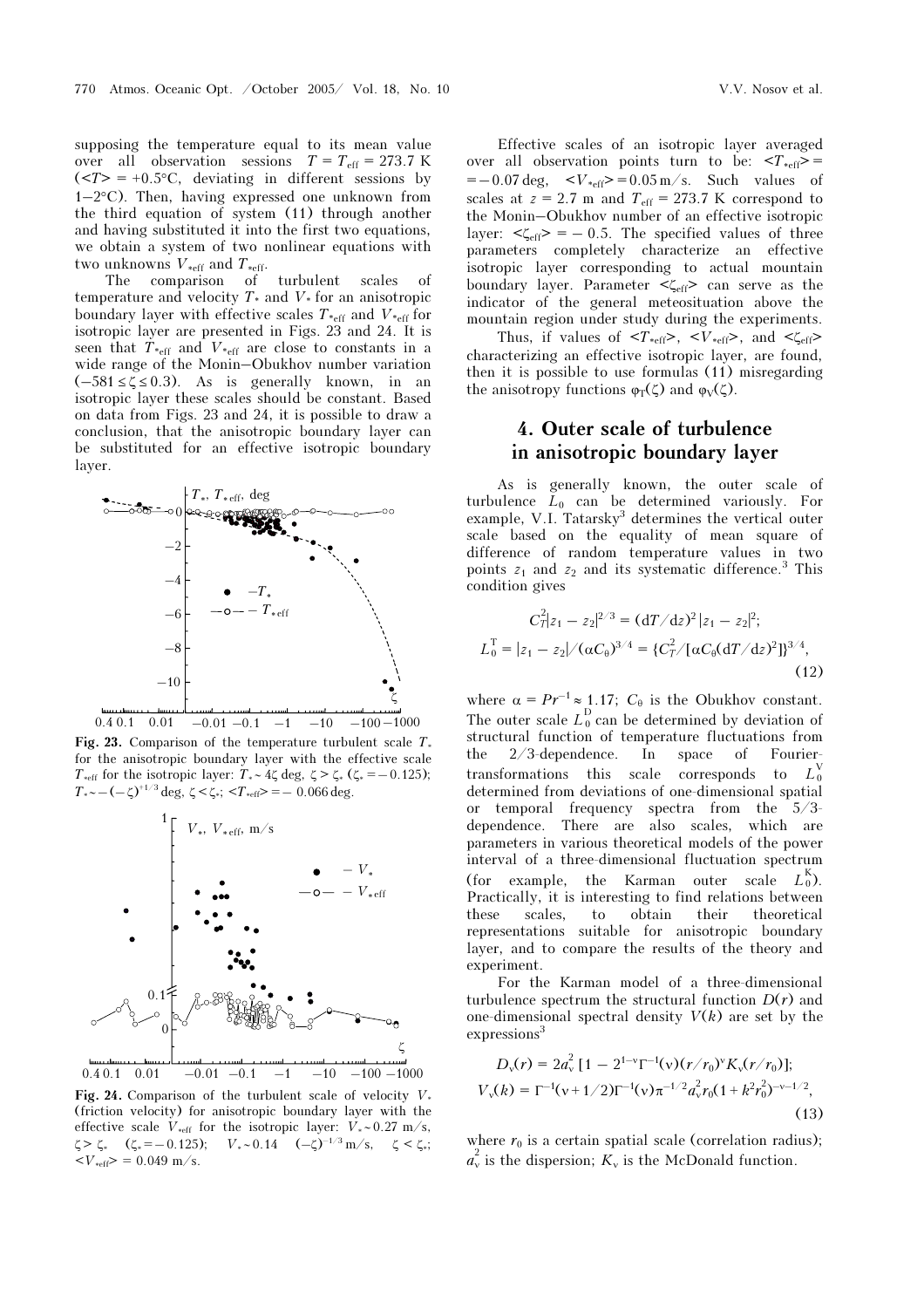In case of temperature fluctuations, for example,  $v = 1/3$ ,  $r_0^{-1} = k_0 = 2\pi/L_0^K$ , where  $L_0^K$  is the Karman outer scale.

Expand  $D_v(r)$  and  $V_v(k)$  at  $v = 1/3$  into a series in terms of degrees of  $r/r_0$ ,  $k_0/k$ , and at  $v = 4/3$  (supposing  $r_0 = r_1$ ,  $k_0 = k_1$ ) – in terms of degrees of  $r/r_1$ ,  $k_1/k$ . Then we obtain

$$
D_{1/3}(r) = \alpha_0 r^{2/3} - \alpha_1 r^2 + O((r/r_0)^{8/3}),
$$
  
\n
$$
V_{1/3}(k) = \beta_0 k^{-5/3} - \beta_1 k^{-11/3} + O((k_0/k)^{17/3}),
$$
  
\n
$$
D_{4/3}(r) = \alpha_2 r^2 + O((r/r_1)^{8/3}),
$$
  
\n
$$
V_{4/3}(k) = \beta_2 k^{-11/3} + O((k_1/k)^{17/3}),
$$

where  $\alpha_0$ ,  $\alpha_1$ ,  $\beta_0$ , and  $\beta_1$  are positive constants depending on  $a_{1/3}^2$  and  $r_0$ ;  $\alpha_2$  and  $\beta_2$  depending on  $a_{4/3}^2$  and  $r_1$ . Quantities  $a_{1/3}^2$ ,  $r_0$  and  $a_{4/3}^2$ ,  $r_1$  can be related to each other under conditions  $\alpha_0 = C_T^2$ ,  $\alpha_2 = (dT/dz)^2$ , which follow from Eq. (12). They allow one to relate the Tatarsky scale to others.

Determine the outer scale  $L_0^V$  ( $k_* = 2\pi/L_0^V$ ) from the condition of intersecting  $V_{1/3}(k)$  and  $V_{4/3}(k)$  in the point  $k_*$ , in which relative deviation  $V_{1/3}(k)$  from  $\beta_0 k^{-5/3}$  (corresponding to the inertial interval) is equal to the set value of  $\delta_{V}$ . Similarly, determine the outer scale  $L_0^D$  ( $L_0^D = r_* / (\alpha C_0)^{3/4}$ ) from the condition of intersecting  $D_{1/3}(r)$  and  $D_{4/3}(r)$  in the point  $r_*$ , in which relative deviation of  $D_{1/3}(r)$  from the inertial interval (dependences  $\alpha_0 r^{2/3}$ ) is equal to the value of  $\delta_{\rm D}$ . The deviations  $\delta_{\rm V}$  and  $\delta_{\rm D}$  turn to be related, for example, at  $|\delta_{\rm V}| \ll 1$  we have  $|\delta_{\rm D}| \approx 1.14 |\delta_{\rm V}|^{3/4}$ .

Thus, we have four differently determined outer scales:  $L_0^T$ ,  $L_0^K$ ,  $L_0^V$ , and  $L_0^D$ . At small deviations  $\delta_V$ ,  $\delta_D$  all these scales are linearly dependent (with awkward expressions for coefficients). For example, at  $\delta_V = 0.3$   $(\delta_D \approx 0.37)$  the following scale representations through the Tatarsky scale can be obtained:

$$
L_0^V \approx 7.3L_0^T
$$
,  $L_0^D \approx 0.72L_0^T$ ,  $L_0^K \approx 12.4L_0^T$  (14)

(or representations through the Karman outer scale:  $L_0^V \approx 0.6L_0^K$ ,  $L_0^D \approx 0.06L_0^K$ ,  $L_0^T \approx 0.08L_0^K$ ).

As follows from definitions (5),  $C_T^2 = C_\theta \varepsilon^{-1/3} N$ . Substitute in this formula the expressions (8) and (9) for  $\varepsilon$  and  $N$  in anisotropic layer. The vertical derivative  $dT/dz$  can be expressed from Eq. (7), where  $D^{\text{T}} = -0.49 \frac{\partial T}{\partial x} + \frac{\partial T}{\partial z}$ . Substituting  $C_T^2$ and ∂T/∂z in Eq. (12), we find the expression for the Tatarsky outer scale, generalized to the case of an arbitrary anisotropic layer:

$$
L_0^{\rm T} = \mathbf{z} z [\varphi(\zeta) + \varphi_{\rm T}(\zeta)]^{3/4} [\varphi(\zeta) + \varphi_{\rm V}(\zeta) - \zeta]^{-1/4} \times \\ \times |\varphi(\zeta) + 0.49z T_*^{-1} \partial T / \partial x|^{-3/2}.
$$
 (15)

Setting here  $\varphi_T(\zeta) = 0$ ,  $\varphi_V(\zeta) = 0$ ,  $\frac{\partial T}{\partial x} = 0$ , we obtain the well-known expression for isotropic layer

$$
L_0^{\rm T} = \text{arg}(\zeta)^{-3/4} \left[ \varphi(\zeta) - \zeta \right]^{-1/4}.
$$
 (15a)

A more simple expression<sup>3</sup>  $L_0^T = \frac{\alpha z}{\phi(\zeta)}$  can be applied to isotropic layer, which differs insignificantly from Eq. (15à) in limiting cases of strongly unstable and strongly stable stratifications.

Let us compare the theory and the experiment. For this purpose we make use of different methods for obtaining experimental values of vertical outer scale.

As one of such methods, a substitution in Eq. (12) of  $C_T^2$  and  $\partial T/\partial z$  measured values (conditionally term this method "by Tatarsky definition") can be used. As is seen in Fig. 19, experimental values of ∂T/∂z are found from measurements in the low 5-meter layer (the 5th observation session, only 6 points for  $\partial T/\partial z$ , which are comparatively few in number. Therefore, to make the comparison more full we use other independent methods allowing restoring the experimental values of the outer scale. These methods can be based on measurement results for temporal frequency spectra of temperature fluctuations.

The samples of temperature frequency spectra  $W(f)$ , obtained in our measurements at various values of  $\zeta$  are presented in Fig. 25. It is seen that for all spectra the "5/3" inertial intervals of frequencies f, in which  $W(f) \sim f^{-5/3}$ , and a saturation in the low frequency region are characteristic. The spectra are well described by the Karman model.



Fig. 25. The experimental non-normalized spectra of temperature fluctuations. The top curve in a low-frequency range corresponds to strongly unstable stratification, bottom one – to stable stratification. Spectra are not smoothed, significant scattering of the points in a high-frequency band results from the discrete Fourier transform.

Apply the Karman spectrum model (13) to definition of the Karman outer scale  $L_0^K$  by stable characteristics of spectra, for example, by the value of spectra at a lower boundary of the recorded frequency range (denote it as  $W(0)$ ) and the value of the coefficient  $w_*$  at the degree  $f^{-5/3}$  in the inertial interval  $(W(f) = w_*f^{-5/3})$ . Make use of the relation<sup>3</sup>  $V(k) = vW_{exp}(kv)$ , where v is the modulus of mean wind velocity vector. This relation connects the one